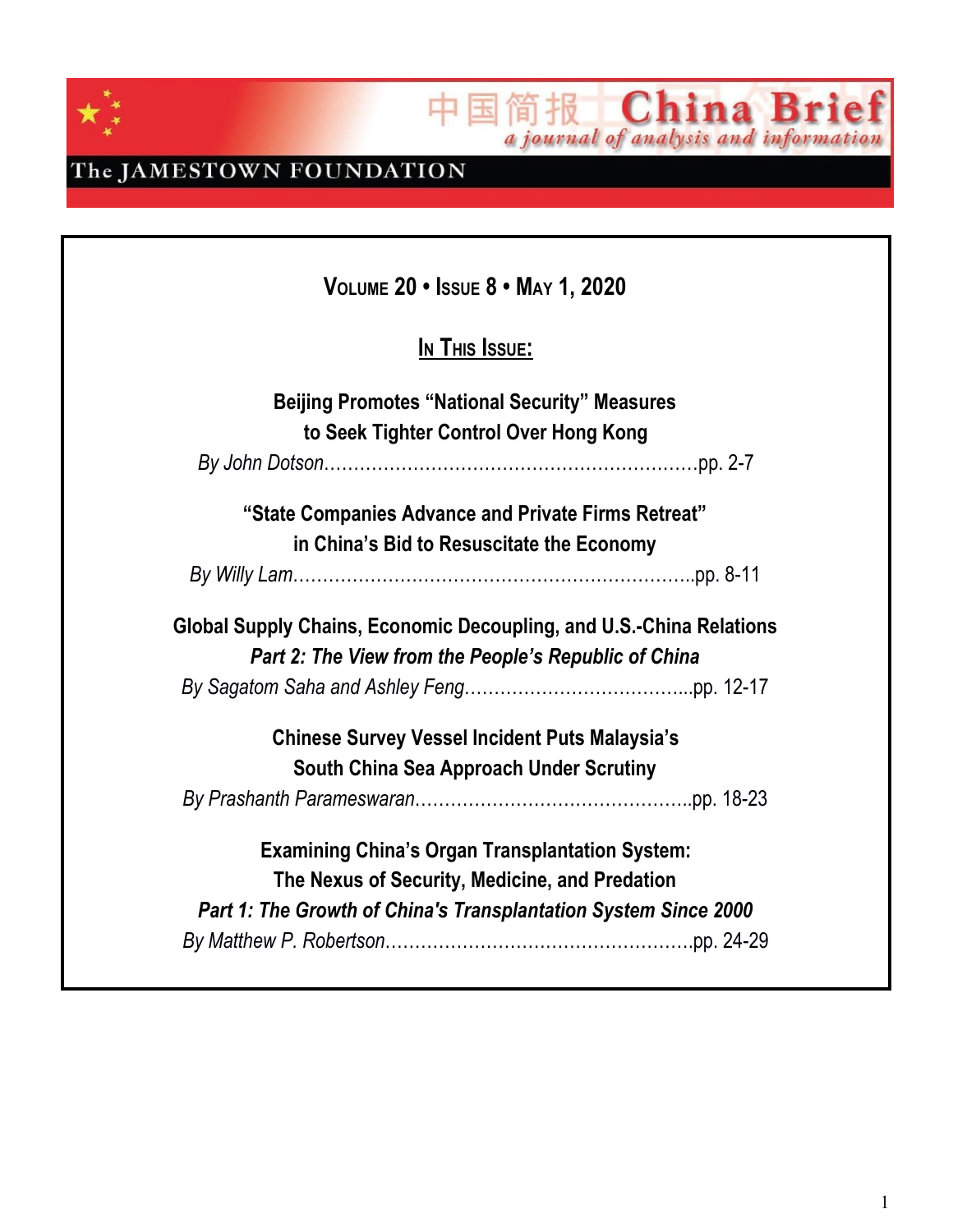### **Beijing Promotes "National Security" Measures to Seek Tighter Control Over Hong Kong** *By John Dotson*

### **Introduction: Beijing's Personnel Appointments and Advocacy of "Patriotic Education"**

Luo Huining (骆惠宁) was appointed in January 2020 as Director of the Liaison Office of the Central People's Government in the Hong Kong Special Administrative Region (中央人民政府驻香港特别行政区联络办公 室, *Zhongyang Renmin Zhengfu Zhu Xianggang Tebie Xingzhengqu Lianluo Bangongshi*) (hereafter "Central Liaison Office"), thereby placing him in charge of Beijing's on-scene office for managing Hong Kong affairs. In taking up this role, Luo succeeded Wang Zhimin (王志民), who was likely replaced as a sign of Beijing's displeasure with the failure to more effectively rein in anti-establishment protests throughout the second half of 2019 ([HKFP](https://hongkongfp.com/2020/01/20/beijings-new-man-hong-kong-luo-huining-stumps-pundits-will-nasty-nice/), January 20).

Luo's appointment was followed in February by the announcement that Xia Baolong (夏宝龙), the Vice-Chairman of the Chinese People's Political Consultative Conference (CPPCC), would take up a concurrent appointment as Director of the State Council's Hong Kong and Macau Affairs Office (HKMAO). This move placed Xia in a key position for the management of policies towards Hong Kong, and also signaled a harder line by Beijing towards the restive territory ([China Brief,](https://jamestown.org/program/beijings-appointment-of-xia-baolong-signals-a-harder-line-on-hong-kong/) February 20).

Throughout the widespread unrest seen in Hong Kong in the latter half of 2019, government spokesmen, state media outlets, and covert social media disinformation campaigns directed by the People's Republic of China (PRC) have promoted a narrative that the "black hands" (黑手, *hei shou*) of hostile foreign powers were behind the protests ([China](https://jamestown.org/program/beijings-reactions-to-november-developments-surrounding-the-crisis-in-hong-kong/) Brief, September 6, 2019[;](https://jamestown.org/program/beijings-reactions-to-november-developments-surrounding-the-crisis-in-hong-kong/) China Brief, December 10, 2019). PRC outlets have advocated enhanced "patriotic education" (爱国主义教育, *aiguo zhuyi jiaoyu*) as one of the necessary solutions for the territory's alleged problem of foreign subversion ([China](https://jamestown.org/program/the-ccps-renewed-focus-on-ideological-indoctrination-part-1-the-2019-guidelines-for-patriotic-education/) Brief, December 10, 2019). Some of these "education" measures are now being put into motion, as part of a wider crackdown by Beijing on dissent in the Hong Kong Special Administrative Region (HKSAR).

### **Beijing's Representatives Send a Message on "National Security Education Day"**

In mid-April, Luo Huining signaled efforts by Beijing to tighten control over the HKSAR by invoking the need for further "national security" measures in the territory. On the occasion of "National Security Education Day" (全民国家安全教育日, *Quanmin Guojia Anquan Jiaoyu Ri*) on April 15, Luo issued a video speech in which he stated:

*In the nearly 23 years since Hong Kong's return to the motherland, the system for safeguarding national security in Hong Kong has [revealed] shortcomings that could be fatal at critical moments. In*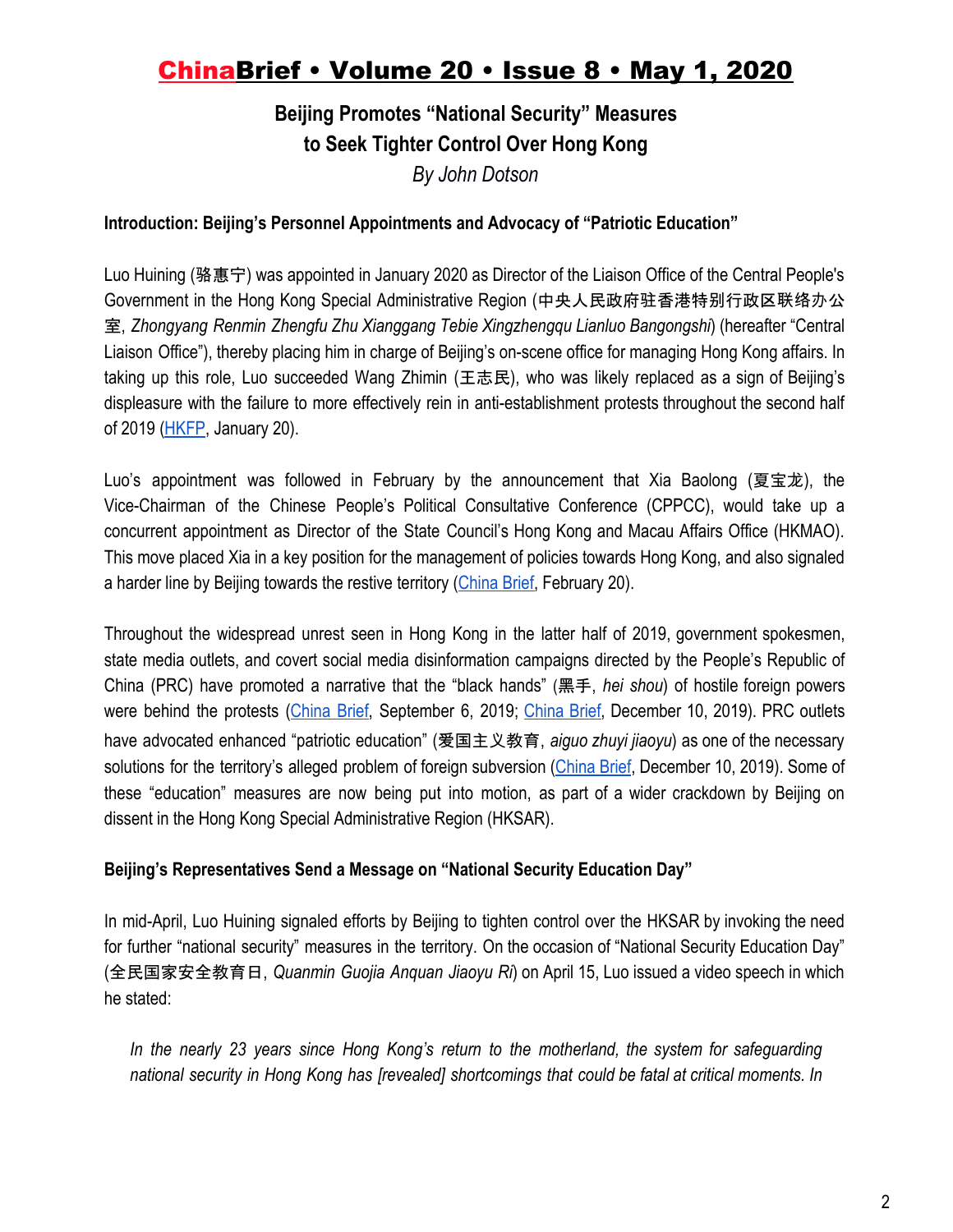*recent years, foreign powers have deepened interference in Hong Kong's affairs… [and thus we must] strengthen Hong Kong's system for safeguarding national security. I believe that all friends who love the country and love Hong Kong will agree that we must take rapid steps to improve the legal governance system for upholding national security… and never allow Hong Kong to become a hazardous gap in the country's national security* ([Xinhua/Youtube,](https://www.youtube.com/watch?v=aZMi02NJHp8) April 16).

In thinly veiled comments clearly aimed at pro-democracy protestors, Luo further stated that "Many people have a rather weak concept of national security... if people are not punished when they break the law, there will be more copycat offences" in the future [\(RTHK News](https://news.rthk.hk/rthk/en/component/k2/1520687-20200415.htm), April 15).



*Images: Luo Huining* (top), *Director of the Liaison Office of the Central People's Government in the HKSAR, and Lam Cheng Yuet-ngor (Carrie Lam)* (bottom), *the Chief Executive for Hong Kong, both made video speeches on the occasion of "National Security Education Day" for Hong Kong, April 15. (Image sources: [\(Xinhua/Youtube](https://www.youtube.com/watch?v=aZMi02NJHp8), April 16; and [Xinhua/Youtube,](https://www.youtube.com/watch?v=acQghH6EN-k) April 15)*

HKSAR Chief Executive Carrie Lam Cheng Yuet-ngor (林鄭月娥) (Carrie Lam) also issued a video message on April 15, in which she stated that Hong Kong "as an inseparable part of the People's Republic of China,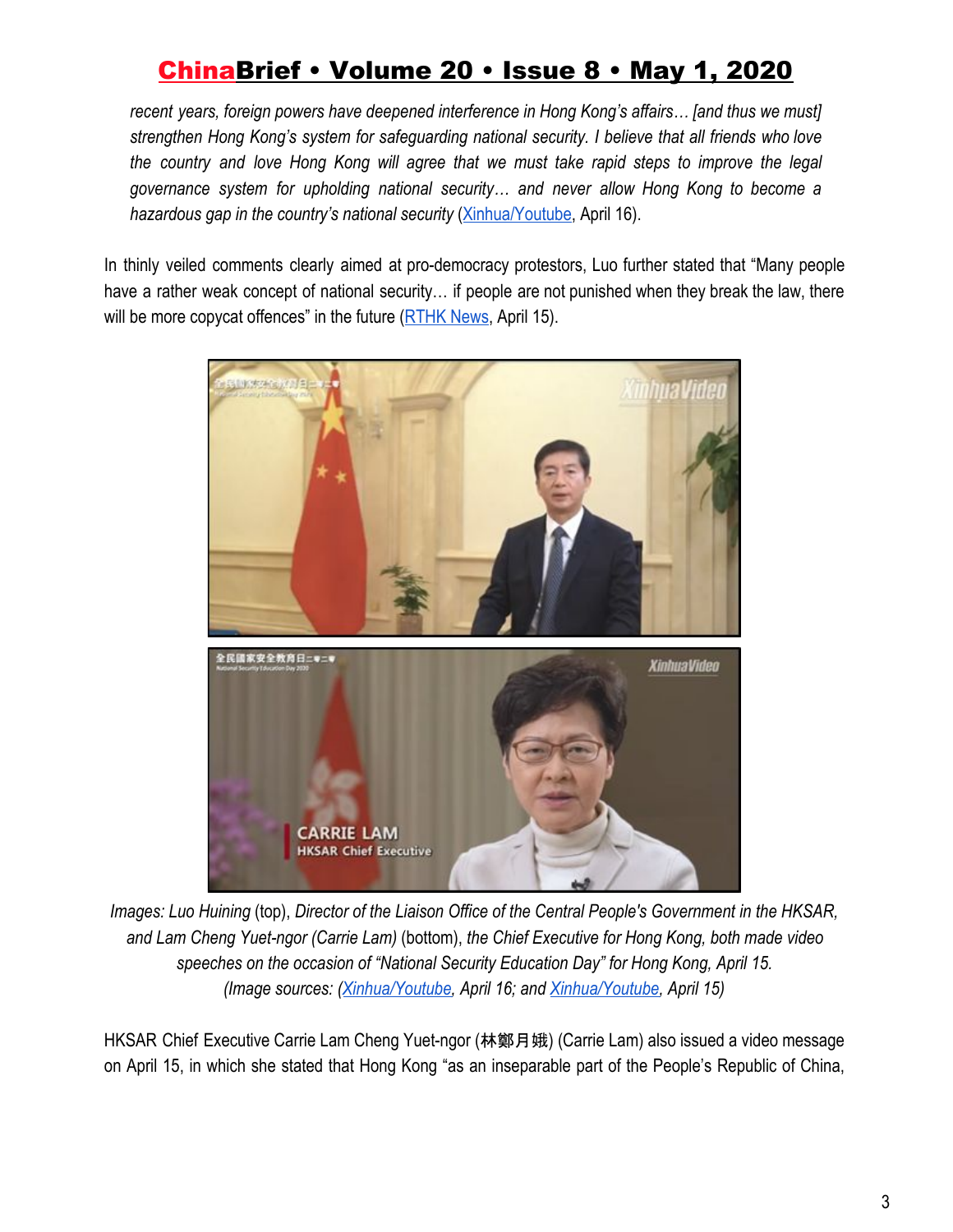has a constitutional responsibility to safeguard national security, which also bears on the vital interests of Hong Kong residents…The HKSAR government must enhance its alertness against potential dangers even in times of peace" ([Xinhua/Youtube](https://www.youtube.com/watch?v=acQghH6EN-k), April 15).

Leung Chun-Ying (梁振英), Carrie Lam's predecessor as HKSAR Chief Executive and a current Vice-Chairman of the CPPCC ([Xinhua](http://www.xinhuanet.com/english/2017-03/13/c_136124444.htm), March 13, 2017), was also cited in PRC state media as voicing support for these measures. As presented in a Xinhua commentary, Leung stated that "it is necessary to strengthen national security education as Hong Kong residents' consciousness of the state was still weak;" and that "the HKSAR is also the country's weak point in national security… Hong Kong's opposition figures have become a pawn used by some Western countries in their rivalries with China" ([Xinhua](http://www.china.org.cn/china/2020-04/15/content_75934828.htm), April 15).

Aspects of Luo's and Leung's statements—in which Hong Kong is referred to as a weak link in China's national security—are noteworthy in what they reveal about the mindset and anxieties of senior leaders of the Chinese Communist Party (CCP). Senior CCP officials likely believe their own propaganda about foreign subversion in Hong Kong ([China](https://jamestown.org/program/beijings-reactions-to-november-developments-surrounding-the-crisis-in-hong-kong/) Brief, December 10, 2019), and are clearly concerned that unrest (and the example of open protest) could spread to other regions of China. These anxieties have grown particularly acute in connection with the ongoing COVID-19 epidemic—which has seen both popular anger regarding the government response, and a CCP campaign to shore up the loyalty of security forces [\(China Brief](https://jamestown.org/program/epidemic-related-unrest-and-the-ccps-reinforced-political-loyalty-indoctrination-for-chinas-police/), April 13).



*Image: A still image from an animated video on the official Hong Kong "National Security Education Day" website, which lays out the elements of national security* (国家安全, guojia anquan)*. In addition to traditional elements such as "national defense"* (国防, guofang), *"foreign relations"* (外交, waijiao), *and "economics"* (經 濟, jingji), *this paradigm also embraces "culture"* (文化, wenhua), *"society"* (社會, shehui), *"scientific networks"* (科技網絡, keji wangluo), *"ecology"* (生態, shengtai), *"sanitation"* (衛生, weisheng), *and "food security"* (食品安全, shipin anquan).

*(Source: [Hong Kong National Security Education Day Website\)](https://www.nsedhk.com/)*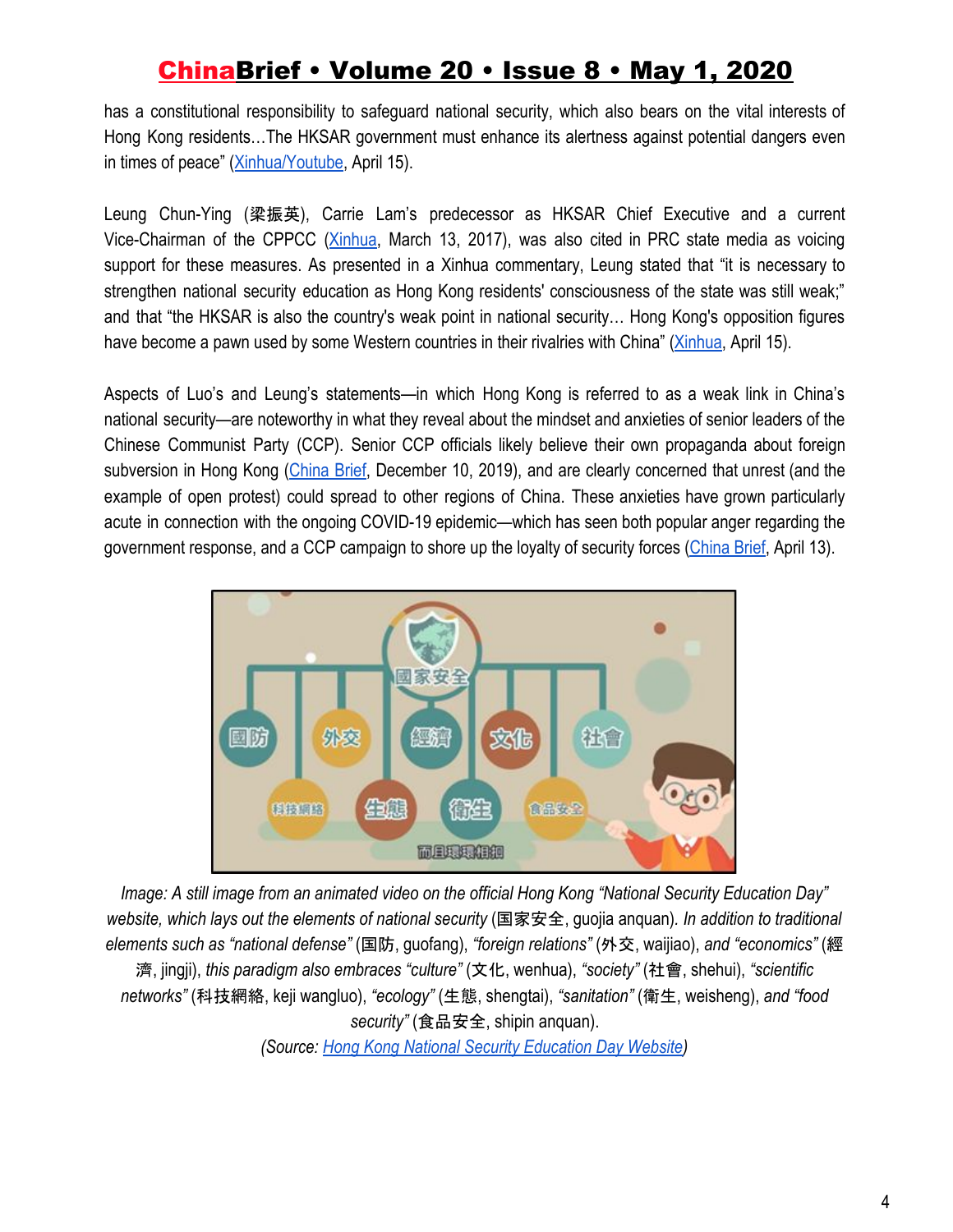### **Beijing Revives Controversies Surrounding Articles 22 and 23 of the Basic Law**

A draft "Extradition Bill" was the major proximate factor animating the Hong Kong protest movement in 2019, but lurking in the background was another major political and legal controversy: the question of follow-on legislation to implement Article 23, an anti-sedition component of the Hong Kong Basic Law [\(China](https://jamestown.org/program/hong-kongs-crisis-and-prospects-for-the-pro-democracy-movement/) Brief, June 26, 2019). **[1]** This step has been advocated by pro-Beijing political actors dating back to the early 2000s, but has been feared by pro-democracy activists and civil society groups as a move that would provide pro-Beijing authorities with sweeping powers to suppress (and even criminalize) opposition political activity. **[2]**

"National Security Education Day" was accompanied by a renewed campaign to promote implementation of Article 23. In an April 17 article, *Global Times* asserted that "external forces have utilized the freedom in Hong Kong to concoct many anti-government protests to render Hong Kong anarchy *[sic]* and materialize it as a base for destabilizing the central government's rule of the whole of China;" and that the "black hands" of the United States in organizing the unrest meant that "enactment of Article 23 is of great urgency" [\(Global](https://www.globaltimes.cn/content/1185959.shtml) Times, April 17). On April 23, Erick Tsang (Tsang Kwok-wai, 曾國衞), the HKSAR's newly-appointed Secretary for Constitutional and Mainland Affairs, stated that "Article 23 is a constitutional duty of the HKSAR... it is not a matter of whether it should be done, it is a matter of when" ([HKFP](https://hongkongfp.com/2020/04/24/sooner-or-later-new-hong-kong-mainland-affairs-minister-backs-national-security-and-national-anthem-law/), April 24).

At the same time that pro-Beijing actors were playing up one article of the Basic Law, they were downplaying another. Article 22, which is intended to ensure Hong Kong's autonomy, states that "No department of the Central People's Government… may interfere in the affairs which the [HKSAR] administers on its own in accordance with this Law" (Hong Kong [Basic](http://www.law.hku.hk/hrportal/wp-content/uploads/file/HK-Basic-Law.pdf) Law, adopted April 4, 1990). On April 17, the Central Liaison Office issued a statement that Hong Kong's autonomy was "authorized by the central government"—and that the central government, as "the authorizer," maintained "supervisory powers over the authorized." It further asserted that the Central Liaison Office (under direction of Luo Huining) and the PRC State Council Hong Kong and Macau Affairs Office (under direction of Xia Baolong) are "authorized by the central authorities to handle Hong Kong affairs," to include the correct interpretation and implementation of the Basic Law and of the "One Country, Two Systems" framework. Per this statement, the two bodies "are not what is referred to in Article 22 of the Basic Law, or what is commonly understood to be 'departments under the Central People's Government'" [\(VOA,](https://www.voanews.com/east-asia-pacific/china-top-office-hong-kong-declares-itself-not-bound-basic-law?fbclid=IwAR2eUceoxR9mMV2UNxStRna0LkMtuR10M5_Eh75FBIBORhrJFS3nB2JQIW8) April 18). Therefore, the Liaison Office effectively declared Article 22 null and void, and asserted an unlimited right to intervene in the territory's affairs.

### **Arrests of Hong Kong Opposition Leaders**

The announcement of the "national security education" drive was also followed in quick succession by punitive measures taken against Hong Kong opposition figures. On April 18, fifteen prominent figures from the territory's democracy movement were arrested by police for involvement in "illegal assemblies" during the protests of 2019. In reference to the arrests, PRC state media stated that "months-long violent protests in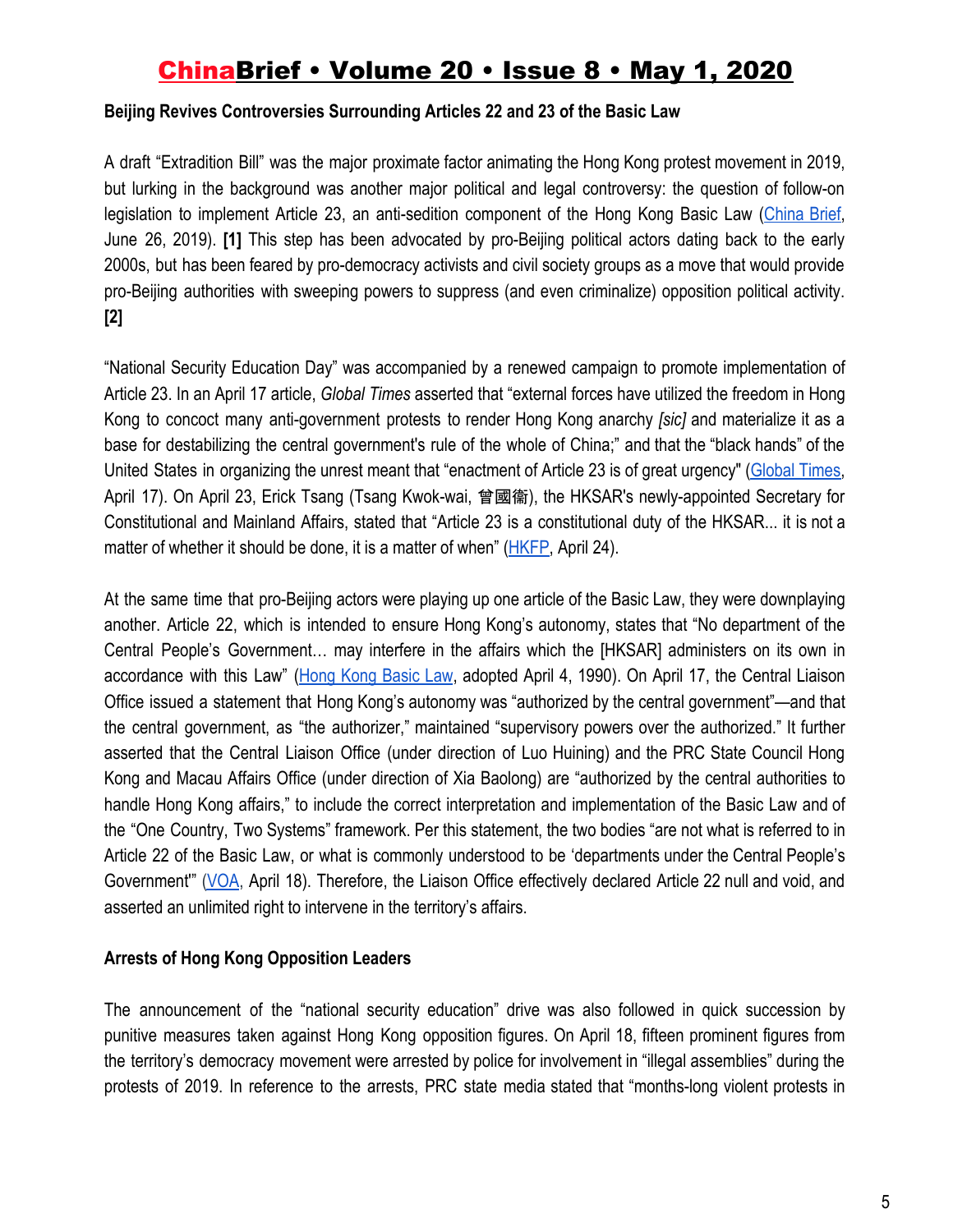Hong Kong severely hurt social stability and hindered economic development in the region, for which these riot leaders and [their] behind-the-scenes puppet masters should be held mainly responsible" ([Global](https://www.globaltimes.cn/content/1186005.shtml) Times, April 18).

The arrested persons were: Jimmy Lai Chee-Ying, publisher of the *Apple Daily* newspaper; barrister Martin Lee Chu-ming; Legislative Council (LegCo) member Leung Yiu-chung; former LegCo members Yeung Sun, Lee Cheuk-yan, Albert Ho Chun-yan, Leung Kwok-hung, Au Nok-hin, Sin Chung-kai, Cyd Ho Sau-lan, and Margaret Ng Ngol-yee; and activists Richard Tsoi Yiu-cheong, Raphael Wong Ho-ming, Figo Chan Ho-wun, and Avery Ng Man-yuen [\(SCMP,](https://www.scmp.com/video/hong-kong/3080733/wave-arrests-hong-kong-pro-democracy-figures-draws-global-criticism) April 20).



*Image: Jimmy Lai Chee-ying* (黎智英) *(background, center left, light blue jacket), publisher of the* Apple Daily *newspaper, is escorted from his home by plainclothes police. Lai was one of fifteen Hong Kong opposition figures arrested on April 18 on charges of organizing unlawful protests. (Image source: [CGTN/Youtube](https://www.youtube.com/watch?v=pKWlBumA04g))*

The arrests have drawn broad international condemnation. Chris Patten, the last British colonial governor of Hong Kong prior to the 1997 handover, stated that "the arrest of some of the most distinguished leaders over decades of the campaign for democracy and the rule of law in Hong Kong is an unprecedented assault on the values which have underpinned Hong Kong's way of life for years" ([HKFP,](https://hongkongfp.com/2020/04/21/crisis-and-opportunity-beijing-pounces-on-hong-kongs-opposition-as-covid-19-keeps-protesters-at-bay/) April 21). The U.S. State Department issued a statement that "the United States condemns the arrest of pro-democracy advocates in Hong Kong… Beijing and its representatives in Hong Kong continue to take actions inconsistent with commitments made under the Sino-British Joint Declaration that include transparency, the rule of law, and guarantees that Hong Kong will continue to 'enjoy a high degree of autonomy'" (U.S. State [Department,](https://www.state.gov/recent-arrests-of-pro-democracy-activists-in-hong-kong/) April 18).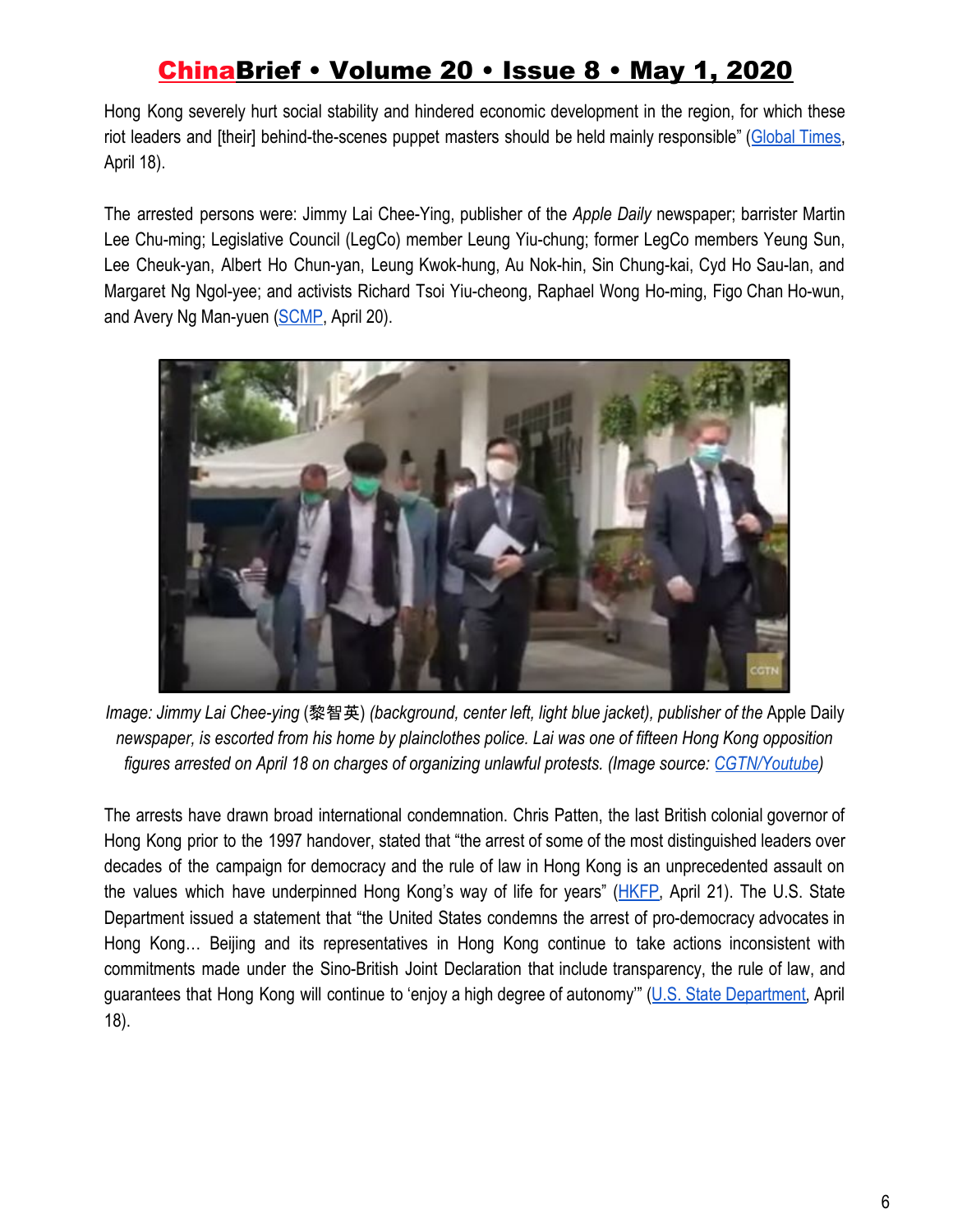### **Conclusion**

The rapid succession of developments in mid-April should not be viewed in isolation; rather, they are part of a pattern of increasingly assertive steps by Beijing to tighten its control over Hong Kong, and to suppress the anti-administration, pro-democracy opposition movement. In the wake of last year's protests—which sometimes turned violent in terms of property destruction, clashes between protestors and police, and assaults on citizens by pro-administration triad gangs—the narrative of "national security" may be expected to play a greater role in the central government's efforts to assert tighter control over the territory.

Following the mid-April actions, Beijing may make a brief tactical retreat—as it has often done before— to gauge reactions in both Hong Kong and the international community. However, longer-term, the CCP will maintain its steady campaign to erode the HKSAR's independent institutions, to assert selective and self-serving interpretations of the Hong Kong Basic Law, and to pressure the opposition into silence. The April campaign for "national security education" in Hong Kong is likely a harbinger of further actions to come.

John Dotson is the editor of China Brief. For any comments, queries, or submissions, feel free to reach out to *him at: [cbeditor@jamestown.org](mailto:cbeditor@jamestown.org).*

### **Notes**

**[1]** Article 23 states that the HKSAR "shall enact laws on its own to prohibit any act of treason, secession, sedition, subversion against the Central People's Government, or theft of state secrets, to prohibit foreign political organizations or bodies from conducting political activities in the Region, and to prohibit political organizations or bodies of the Region from establishing ties with foreign political organizations or bodies" [\(Hong Kong Basic Law](http://www.law.hku.hk/hrportal/wp-content/uploads/file/HK-Basic-Law.pdf), adopted April 4, 1990).

**[2]** In an op-ed published in the *Washington Post* after his April 18 arrest, barrister Martin Lee Chu-ming warned that the "vague standards" regarding sedition in Article 23 "are designed to protect the Chinese Communist Party and undermine core freedoms of Hong Kong, such as freedoms of religion, assembly and the press—including the reporting of pandemics that embarrass Beijing." He further warned that implementation of the law could threaten international freedom of the press, on grounds that "under the Article 23 national security legislation, international publications operating or just distributing in Hong Kong could face prosecution for sedition." [See: Martin Lee, "I Was Arrested in Hong Kong. It's Part of China's Larger Plan." *Washington Post*, April 21, 2020.

[https://www.washingtonpost.com/opinions/2020/04/21/i-was-arrested-hong-kong-its-part-chinas-larger-plan/.](https://www.washingtonpost.com/opinions/2020/04/21/i-was-arrested-hong-kong-its-part-chinas-larger-plan/)]

**\*\*\***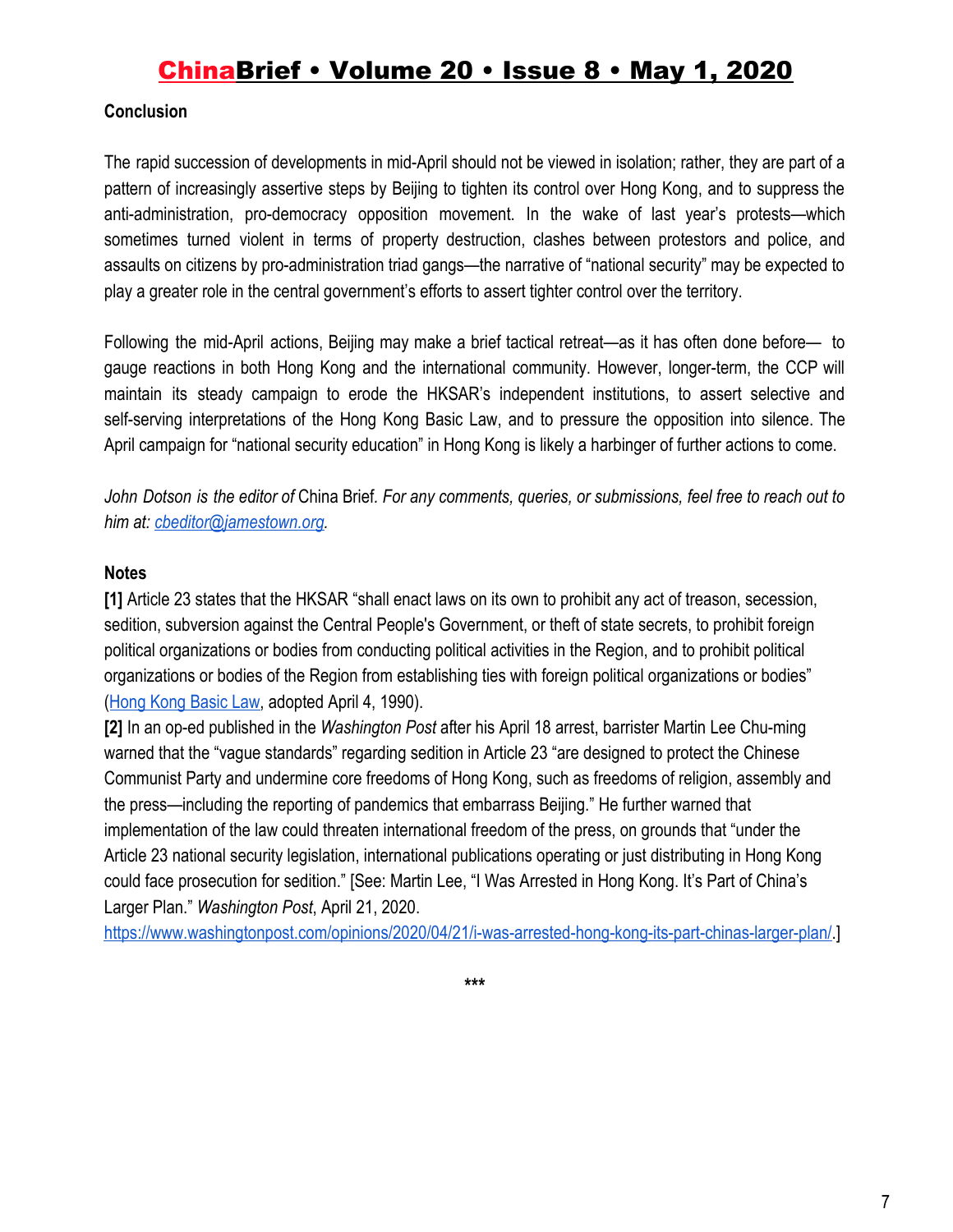### **"State Companies Advance and Private Firms Retreat" in China's Bid to Resuscitate the Economy** *By Willy Lam*

### **Introduction: Beijing's Plans for Stimulus Spending and "Six Stabilizations"**

After the bombshell announcement that the Chinese economy contracted by an unprecedented 6.8 percent in the first quarter of this year, the Xi Jinping administration has vowed to do whatever it takes to resuscitate growth and to stabilize employment. "We must adroitly and accurately materialize all measures to fight the epidemic and to resuscitate industry and production so that the targets and goals of this year's economic and social development will be realized," said Xi during an early April trip to Zhejiang ([People's Daily](http://cpc.people.com.cn/n1/2020/0401/c64094-31657786.html), April 1).

In a mid-April statement, the Politburo said it would prioritize "boosting domestic demand, encouraging consumer spending and increasing public spending." The ruling committee said the country would raise its fiscal deficit ratio and issue special government bonds. It also urged the central bank to use tools, including interest rate cuts, to support growth ([SCMP](https://www.scmp.com/economy/china-economy/article/3080471/coronavirus-chinas-xi-jinping-promises-action-economic-growth), April 17). This followed from comments by People's Republic of China (PRC) Premier Li Keqiang in March, who reiterated that China must press forward the "Six Stabilizations" (六稳, *Liu Wen*): "stabilize employment, stabilize finances, stabilize foreign trade, stabilize oreign investment, stabilize investment and stabilize expectations" (PRC [Government](http://big5.www.gov.cn/gate/big5/www.gov.cn/premier/2020-03/03/content_5486442.htm), March 3; [Xinhua](http://www.xinhuanet.com/politics/leaders/2020-03/03/c_1125658251.htm), March 3).



*Image: Li Keqiang speaking at a PRC State Council meeting in March 2016. Li used a similar State Council meeting in March 2020 to advocate "Six Stabilizations" for China's economy in the wake of the COVID-19 pandemic crisis. (Image source: [V.China.com.cn\)](http://v.china.com.cn/news/2016-03/18/content_38062367.htm)*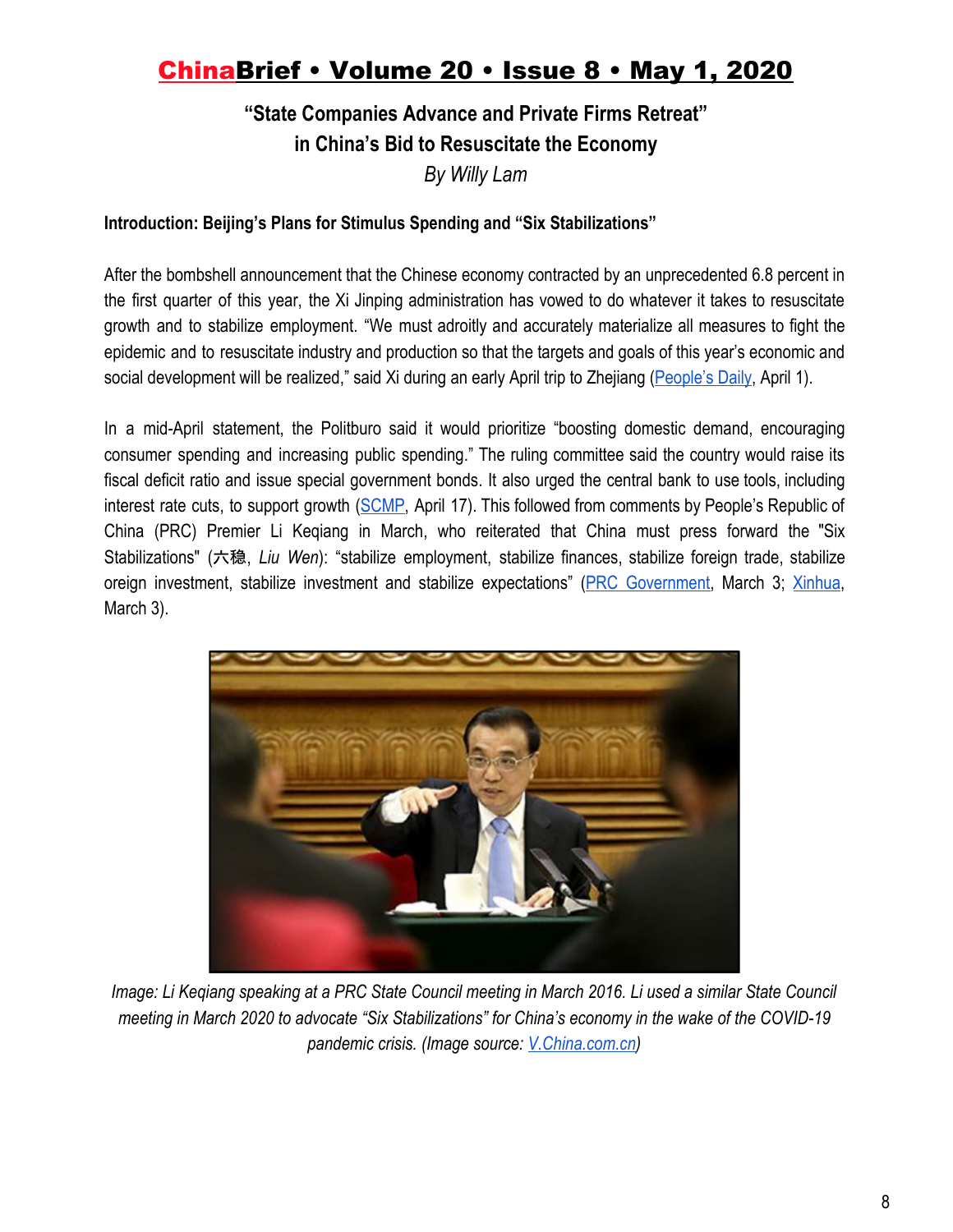At the height of the Wuhan epidemic in January and February, the Xi administration had already asked regional administrations to come up with plans to resuscitate the economy. According to the official *21st Century Economic Herald*, 13 provinces and directly administered cities (Beijing, Hebei, Shanxi, Shanghai, Heilongjiang, Jiangsu, Fujian, Shandong, Henan, Yunnan, Sichuan, Chongqing and Ningxia) had by March announced 10,326 major projects. Of these, eight provinces and cities had unveiled \$4.8 trillion (33.83 trillion yuan) of plans. Another eight had disclosed that \$395 billion (2.79 trillion yuan) would be spent this year alone. Furthermore, according to the *First Financial Daily's* tally of large-scale regional projects, eight major provinces have announced investments close to \$3.5 trillion (25 trillion yuan) ([Apple](https://hk.appledaily.com/finance/20200302/5BINXG32LNZAZ4SYTQ7KKEUXSE/) Daily, March 2[;](https://www.reportrc.com/article/20200309/4741.html) [Reportrc.com](https://www.reportrc.com/article/20200309/4741.html), March 9).

#### **How Will This Be Funded, and Who Receives the Money?**

Two weighty questions have emerged. The first one is: where does all the money come from? New bank lending in China rose sharply to \$405 billion (2.85 trillion yuan) in March, which was three times more than February's \$128.2 billion (905.7 billion yuan) [\(Reuters,](https://www.reuters.com/article/us-china-economy-loans/china-march-loans-surge-to-405-billion-as-coronavirus-stimulus-kicks-in-idUSKCN21S0VY) April 10). The spike in investment has coincided with a cut in taxes. Big enterprises are also allowed to cut down on their contributions to social welfare and unemployment benefits. China's total social debt is estimated to be at least three times that of gross domestic product (GDP). One view among specialists in Chinese finance is that Beijing may have to consider switching to some form of quantitative easing (QE) and other unorthodox methods to boost credit (Peng Pai [News,](https://www.thepaper.cn/newsDetail_forward_5347779) December 26, 2019; [Reuters,](https://www.reuters.com/article/us-health-coronavirus-china-pboc-exclusi/exclusive-chinas-central-bank-to-step-up-easing-wont-borrow-fed-playbook-sources-idUSKBN21Q0JO) April 8). This is despite statements by Premier Li and other senior officials that the People's Bank of China will not emulate the U.S. government in implementing QE measures.

The second, and equally significant, issue is the phenomenon of *guojin mintui* (国进民退 / literally, "state advances, people retreat*"*)*. Guojin mintui* means that state-owned-enterprises (SOEs) receive preferential treatment to increase their role in the economy, while private firms are disadvantaged and pushed by the wayside. In order to speed up the resuscitation of the economy, SOEs enjoy special privileges—such as reduced interest rates from banks, reduced electricity bills, and special orders from the government. To boost employment, about 20,000 directly or indirectly centrally controlled enterprises are busy making face masks, medicines, medical equipment, steel, and other heavy machinery. Few private firms enjoy such privileges [\(WSJ Chinese edition](https://cn.wsj.com/articles/%E4%B8%AD%E5%9B%BD%E6%8A%97%E7%96%AB%E7%AD%96%E7%95%A5%E5%BC%BA%E5%8C%96%E2%80%9C%E5%9B%BD%E8%BF%9B%E6%B0%91%E9%80%80%E2%80%9D-11584591909), March 23.)

Even more detrimental to the non-state sector—which consists mainly of small—and medium-sized enterprises—is that they don't have the capacity to win contracts for infrastructure construction and modernization. A March report by the official *Economic Reference News* noted that the party central authorities and the State Council would take advantage of the new wave of investments to modernize infrastructure (particularly in central and coastal cities) in cutting-edge areas such as: 5G Internet, mass data, cloud computing, robotics, electric cars, new materials, green technology, and different types of artificial intelligence (AI). So far, multiple cities and provinces—including Beijing, Shanghai, Hebei, Shandong, Shanxi, Jiangsu, Fujian, and Yunnan—have unveiled industrial, commercial, and information and communications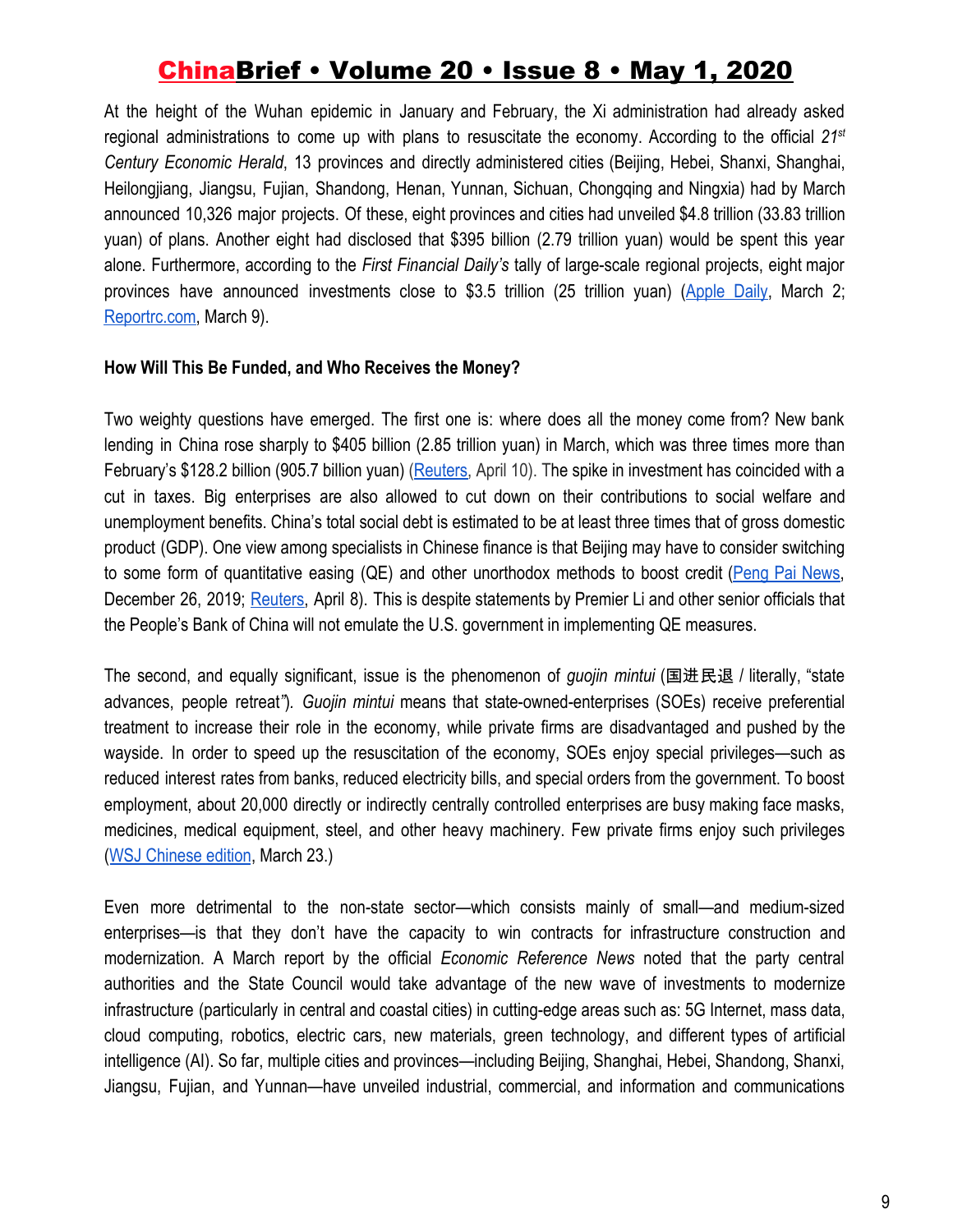technology (ICT) projects based on 5G platforms ([China.com.cn,](http://ydyl.china.com.cn/2020-03/10/content_75795613.htm) March 10). Additionally, according to the official *Fortune Insight* website, seven provinces in the mainland are ready to invest \$3.5 trillion (25 trillion yuan) in new infrastructure development, underpinned by 5G networks and other cutting-edge technologies [\(Fortune Insight,](https://fortuneinsight.com/web/posts/487000) March 2).

Such moves are reminiscent of the \$566.3 billion (4 trillion yuan) investment that then-Premier Wen Jiabao approved in late 2008 to counter the impact of the global financial crisis on China. Much of this was used to lay down new infrastructure: ranging from a national high-speed railway network to subways, airports, highways and computer systems ([Phoenix](http://finance.ifeng.com/opinion/fhzl/20100906/2591314.shtml) TV, September 6, 2010[;](http://finance.sina.com.cn/g/20090623/15416387459.shtml) [Finance.sina.com.cn](http://finance.sina.com.cn/g/20090623/15416387459.shtml), June 23, 2009). Now the emphasis is on laying down 5G networks and other 21st-century infrastructure, which will involve billions of yuan in outlay. The *guojin mintui* phenomenon has been even more entrenched.



*Image: Construction workers engaged in a component project of the China-Laos Railway in Pu'er, Yunnan Province (April 2019). Investments in such Belt and Road Initiative projects are likely to increase even further as a result of stimulus spending intended to revive the Chinese economy in the wake of the COVID-19 epidemic. (Image source: [China Daily](https://global.chinadaily.com.cn/a/201909/30/WS5d9160e4a310cf3e3556e4a0.html))*

Another aspect of the new economic order is renewed economic activities along the One Belt One Road, also called Belt and Road Initiative (BRI). According to the *People's Daily*, during January and February China exported a gargantuan \$185.5 billion (1.31 trillion yuan) of goods and services to BRI countries—an increase of 1.8 percent—which was 11.4 percent higher than China's overall exports to other (i.e., non-BRI) countries [\(Finance.people.com,](http://finance.people.com.cn/n1/2020/0310/c1004-31624392.html) March 10). The PRC media emphasized that Chinese BRI-related infrastructure outlays would continue unabated despite the pandemic. The latest statistics show that Chinese enterprises in the first quarter of 2020 invested \$4.2 billion in non-financial sectors in 52 countries along the OBOR, representing a 2.4 percent increase over the same period last year (One Belt One [Road](https://baijiahao.baidu.com/s?id=1664760629412641510&wfr=spider&for=pc) Net, April 23). It is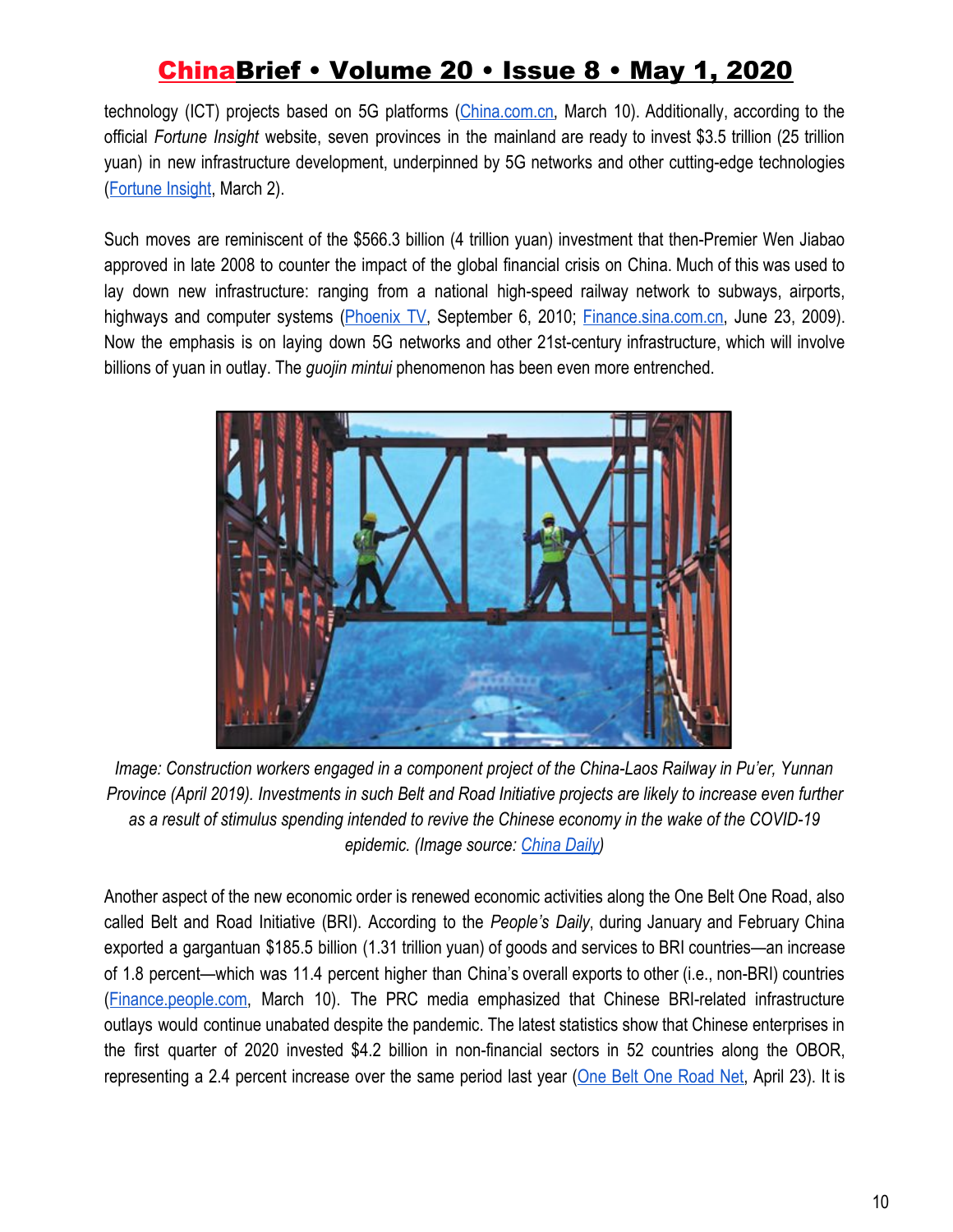well-known that most Chinese private firms—except those with special connections with the leadership, such as Huawei—lack the means to bid for multi-million yuan contracts along the One Belt One Road.

### **Conclusion: Stimulus Funding Will Likely Result in "The State Advancing"**

As a quasi-Maoist who believes in the party-state's control of the economy, Xi Jinping has vowed to render SOEs "stronger, better and larger" [\(SCMP,](https://www.scmp.com/economy/china-economy/article/2166261/chinese-president-xi-jinpings-show-support-state-owned-firms) September 28, 2018[;](http://theory.people.com.cn/n1/2018/0719/c40531-30158166.html) [People's](http://theory.people.com.cn/n1/2018/0719/c40531-30158166.html) Daily, July 19). However, private firms contribute more than 50 percent of taxation and account for 90 percent of new jobs created. Since 2019, SOEs have used different means to take over lucrative non-state firms. For example, at least 44 listed private companies during this period have been absorbed by SOES in deals involving \$31.2 billion (220 billion yuan) (China [Times,](https://www.chinatimes.com/newspapers/20200403000123-260301?chdtv) April 3). So many small- and medium-sized enterprises run the risk of going under that, in late March, Premier Li authorized medium and small-scale banks to hand out an additional \$141.6 billion (1 trillion yuan) in loans mainly to non-state-sector firms. However, this alone is hardly enough to enable private firms to compete with gargantuan SOEs [\(Oriental Daily News,](https://hk.on.cc/hk/bkn/cnt/cnnews/20200331/bkn-20200331223233594-0331_00952_001.html) March 31).

Reinforced state economic planning could also militate against trade talks with the Donald Trump administration. After reaching a "Phase One" agreement on tariffs in January, the two administrations were to begin talking about economic governance systems. Trump has reiterated that the Chinese economy must be market-driven, and not subject to direction from party and state. Washington is particularly against the overwhelming domination of the economy by SOEs and SOE conglomerates [\(SCMP](https://www.scmp.com/economy/china-economy/article/3046425/trade-war-china-us-face-tough-reality-ahead-after-pomp-phase), January 16[;](https://thediplomat.com/2020/01/an-endgame-for-beijing-in-the-us-china-trade-negotiations/) [The](https://thediplomat.com/2020/01/an-endgame-for-beijing-in-the-us-china-trade-negotiations/) [Diplomat,](https://thediplomat.com/2020/01/an-endgame-for-beijing-in-the-us-china-trade-negotiations/) January 10).

The perspective among the top leadership in Beijing is very different. Apart from reviving the economy, Xi seems eager to take advantage of the war against COVID-19 to further centralize power in his own hands. *Guojin mintui* is but one aspect of this re-centralization drive. Since February, a number of protégés and cronies of Xi, including the former mayor of Shanghai Ying Yong (应勇), have been promoted [\(China](https://jamestown.org/program/beijing-purges-wuhan-the-ccp-central-authorities-tighten-political-control-over-hubei-province/) Brief, February 28). The police-state apparatus has been beefed up. Outspoken intellectuals, whistle-blowing medical personnel, and even underground Christians have been suppressed ([China](https://jamestown.org/program/the-coronavirus-pandemic-and-the-rise-of-chinese-civil-society/) Brief, April 1). Given the unique contribution of the private sector to the economy, the *guojin mintui* trend, just like other aspects of centralization, could have a detrimental long-term impact on the country.

Dr. Willy Wo-Lap Lam is a Senior Fellow at The Jamestown Foundation and a regular contributor to China Brief. He is an Adjunct Professor at the Center for China Studies, the History Department, and the Master's Program in Global Political Economy at the Chinese University of Hong Kong. He is the author of five books *on China, including* Chinese Politics in the Era of Xi Jinping *(2015). His latest book,* The Fight for China's Future*, was released by Routledge Publishing in July 2019.*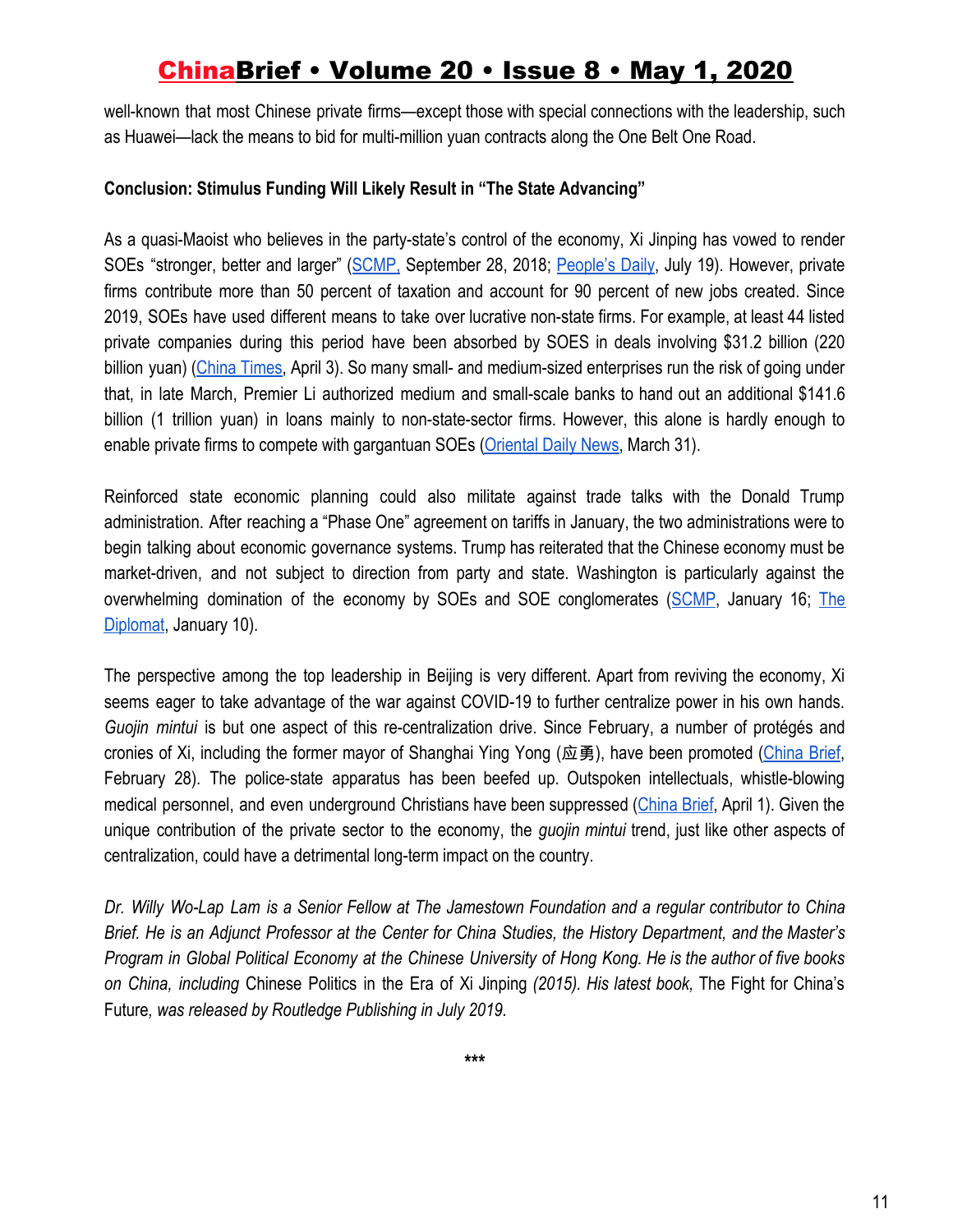**Global Supply Chains, Economic Decoupling, and U.S.-China Relations, Part 2: The View from the People's Republic of China**

*By Sagatom Saha and Ashley Feng*

Editor's Note: Our April 1 issue contained the first part of this article series (Global Supply Chains, [Economic](https://jamestown.org/program/global-supply-chains-economic-decoupling-and-u-s-china-relations-part-1-the-view-from-the-united-states/) [Decoupling,](https://jamestown.org/program/global-supply-chains-economic-decoupling-and-u-s-china-relations-part-1-the-view-from-the-united-states/) and U.S.-China Relations, Part 1: The View from the United States), which focused on the issues *and policy debates in America surrounding the prospects for U.S.-China economic "decoupling." In this* second part of a two-part series, analysts Ashley Feng and Sagatom Saha turn their attention to the complex *policy issues surrounding economic decoupling from the Chinese perspective, and how this might affect the future course of U.S.-China relations.*

### **Introduction: The World As Beijing Sees It**

U.S. economic policy is not the only force at play threatening to disrupt the deep economic ties between the People's Republic of China (PRC) and the United States (as discussed in part 1 of this article series). Chinese officials have also been driving a wedge. From the launch of the *National and Medium- and Long-Term Program for Science and Technology Development* (PRC State [Council](https://www.itu.int/en/ITU-D/Cybersecurity/Documents/National_Strategies_Repository/China_2006.pdf), 2005) to *Made in China 2025* (PRC State [Council,](http://www.gov.cn/zhengce/content/2017-07/27/content_5213735.htm) 2017), China has consistently pushed for self-sufficiency in specific sectors, limiting foreign exposure where possible . As the Trump Administration has adopted a more confrontational trade posture with China, introducing trade and investment restrictions, Beijing's plans have only been accelerated.

However, the additional forces driving apart the world's two largest economies are secular economic trends. The PRC faces a shrinking, shifting workforce that threatens to undercut its global manufacturing status, and a looming middle-income trap that encourages Beijing to compete with Washington in high-value-add sectors. Looking forward, the economic shock from the COVID-19 pandemic will likely make the United States and the PRC further averse to interdependence, if the pandemic has a lasting impact into the future.

### **Higher Wages, Fewer Workers**

The Chinese workforce, increasingly smaller and skilled, is moving away from the attributes that cemented China's central position as a low-cost critical link in many global manufacturing supply chains. First, China's population pyramid is increasingly unbalanced. China's population is forecasted to peak in 2029 at 1.4 billion people, and its dependency rate (the proportion of non-working people) has steadily grown since 2011 (Nikkei Asian [Review,](https://asia.nikkei.com/Politics/China-s-population-forecast-to-peak-at-1.44bn-in-2029) January 5, 2019). By 2050, China's working-age population will have decreased by 200 million people (Social Sciences [Academic](https://www.ssap.com.cn/c/2019-01-03/1074956.shtml) Press, January 3, 2019). What's more, the Chinese workforce has been steadily shrinking for roughly a decade, further driving up labor costs ([Caixin](https://www.caixinglobal.com/2019-01-29/chart-of-the-day-chinas-shrinking-workforce-101375782.html), January 29, 2019).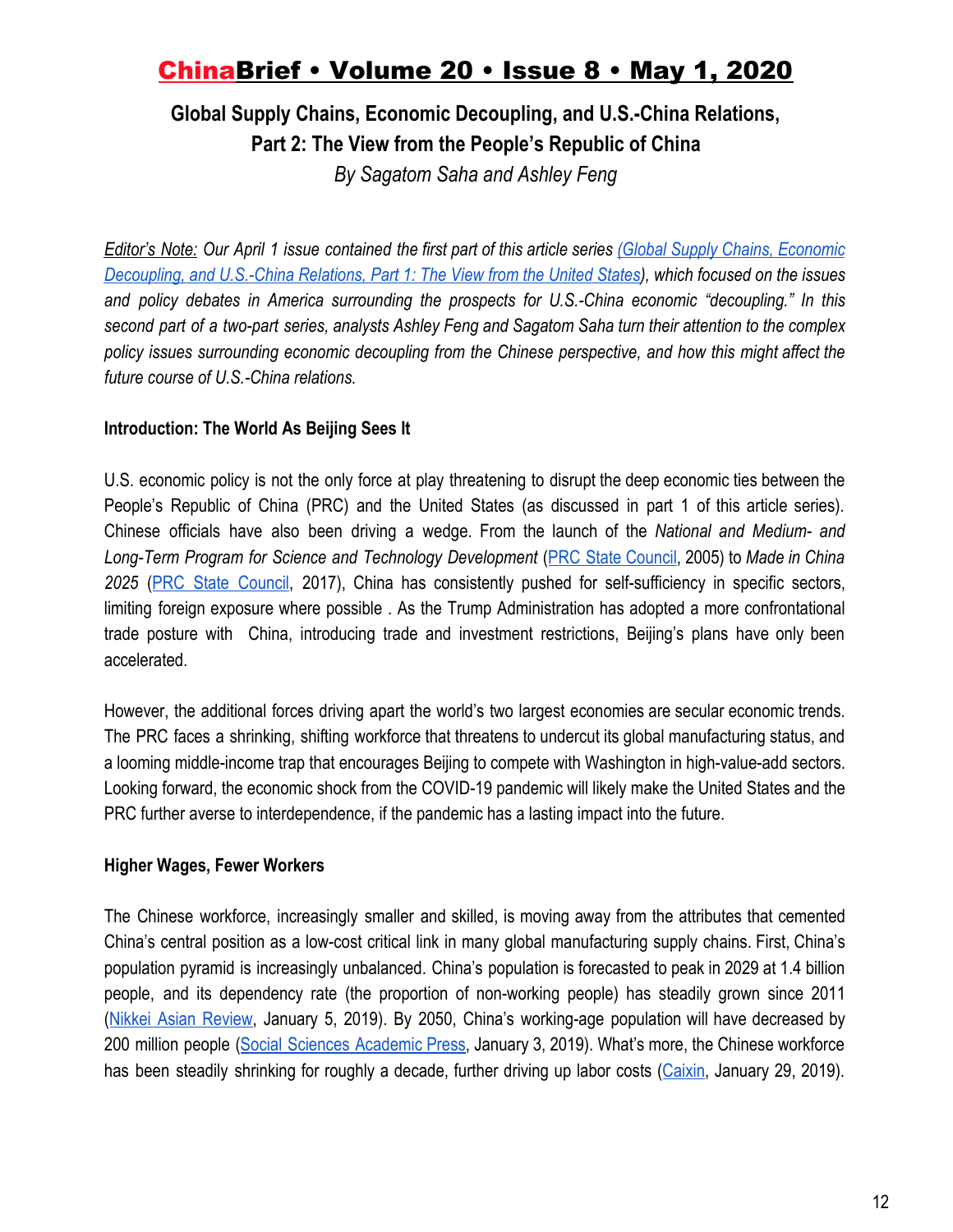Chinese standards of living have also increased—due both to China's economic growth and a higher-educated population—thereby pushing the labor force to further demand higher wages.

Second, Chinese wages are growing at pace with the Chinese economy. Even amidst the trade war, some Chinese provinces and municipalities continued to increase minimum wage standards in a bid to boost consumer spending amid slowing economic growth [\(SCMP,](https://www.scmp.com/economy/china-economy/article/3023724/china-increases-minimum-monthly-wages-despite-soaring-costs) August 21, 2019). The push, along with the cancellation of tax preferences for foreign firms, has compelled foreign manufacturers to seek low-cost labor in Southeast Asian and elsewhere ([WSJ](https://www.wsj.com/articles/u-s-china-trade-war-reshaped-global-commerce-11581244201) February 9). Some international firms with global supply chains are already planning to leave: 40 percent of American firms surveyed by the American Chamber of Commerce (AmCham) China and AmCham Shanghai said that they planned to shift at least part of their production out of China ([AmCham Shanghai,](https://www.amcham-shanghai.org/sites/default/files/2019-05/Joint_survey_on_tariffs_May_2019.pdf) May 22, 2019).

The future seems to hold more of the same as other developing countries enjoy relatively lower-cost labor, as well as improvements in the infrastructure and human capital needed for massive manufacturing hubs. The Chinese government, in pushing for wage growth over manufacturing output, recognizes that Chinese labor supply—increasingly educated and urban—will not be able to competitively fill low-value-add factories much longer.



*Image: During an autumn 2016 inspection tour in Shenzhen (Guangdong Province), PRC Premier Li Keqiang poses with workers holding characters for the "Made in China 2025"* (中国制造2025, Zhongguo Zhizao 2025) *indigenous technology innovation program. (Source: [Xinhua](http://www.xinhuanet.com/politics/2016-10/13/c_1119713679.htm))*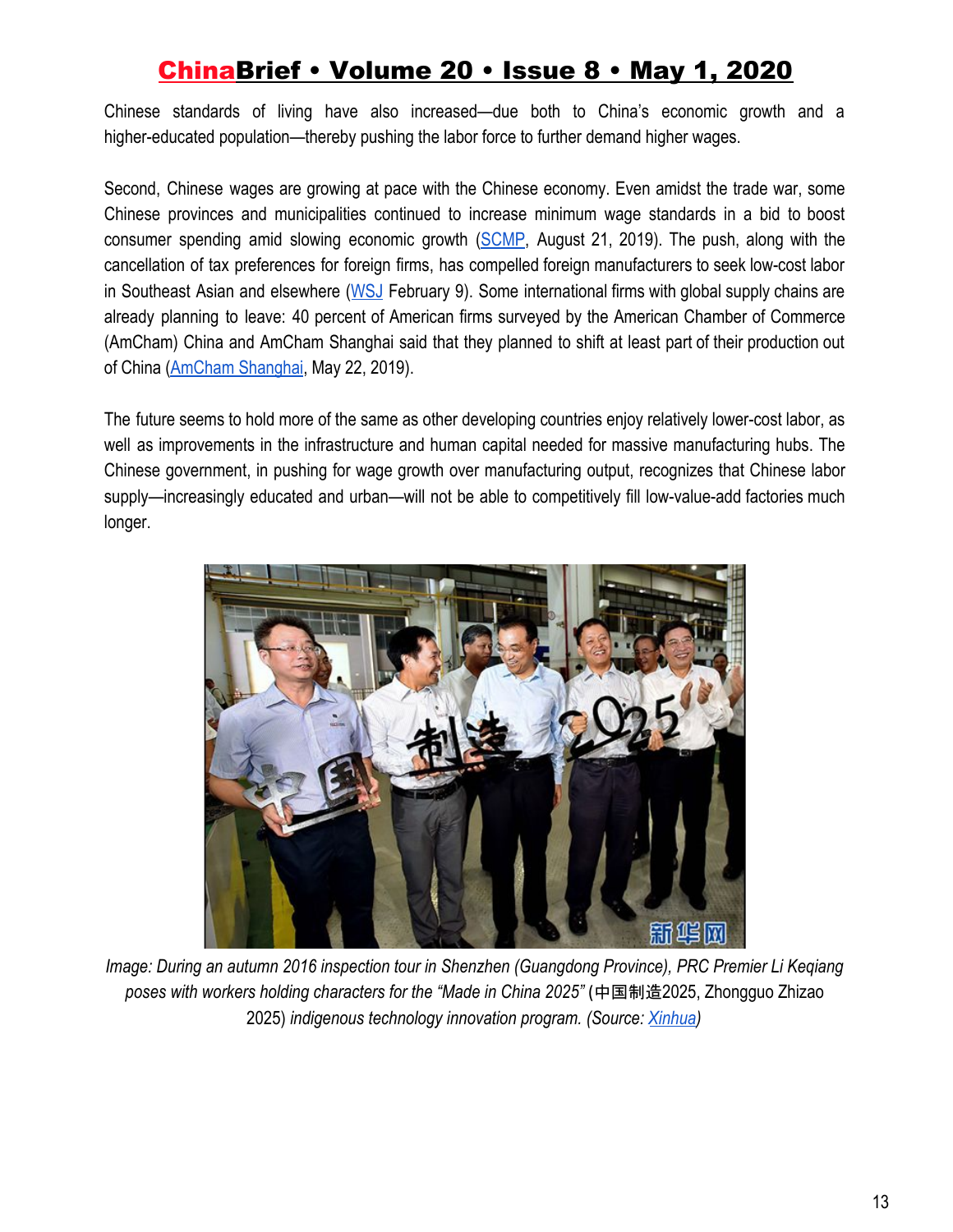### **Escaping the "Middle-Income Trap"**

These trends in wage growth run contrary to the economic model that has powered Chinese growth since it entered the World Trade Organization in 2001. The PRC fueled annual gross domestic product (GDP) increases by adopting foreign technology, accumulating more factories, and exporting more goods to the rest of the world. However, that paradigm may not continue to work. Sub-Saharan African and Southeast Asian nations are developing their own competitive edge in manufacturing before China has sufficiently broken into the advanced sectors that drive growth in the United States alongside domestic consumption. In other words, China faces an impending middle-income trap, in which it would neither dominate manufactured-goods exports nor compete in services or technologically innovative industries. Chinese leaders have acknowledged that future economic growth is far from guaranteed ([China](https://www.chinadaily.com.cn/china/19thcpcnationalcongress/2017-10/05/content_32869258.htm) Daily, October 5, 2017). In fact, China's seemingly miraculous growth is actually quite precedented and slower on a per-capita basis than historical periods of rapid growth in Japan, South Korea, and Taiwan ([WSJ](https://www.wsj.com/articles/chinas-state-driven-growth-model-is-running-out-of-gas-11563372006), July 17, 2019).

Acknowledging its economic dilemma, Beijing has been actively tipping the scales toward moving up the value chain. For example, the emerging Chinese workforce is much more suited toward the service sector, where the United States still maintains a trade surplus with the rest of the world. Since the mid-2000s, China has placed an increased emphasis on decoupling with a different name: indigenous innovation. Indigenous innovation, which was first mentioned in the *National and Medium- and Long-Term Program for Science and Technology Development*, is a bit of a misnomer—it doesn't just mean investing and promoting innovation domestically, it also means to "localize production and intellectual property" ([USCC,](https://www.uscc.gov/sites/default/files/Research/Planning%20for%20Innovation%20-%20Understanding%20China) July 28, 2016).

This includes investing in strategic sectors abroad, bringing and relocating the personnel and technological know-how back to China. Since 1990, China has invested a total of \$148.3 billion in the United States, peaking in 2016 with \$46.5 billion ([Rhodium](https://www.us-china-investment.com/us-china-foreign-direct-investments/data) Group, 2019). In Europe, China has invested \$174.4 billion between 2000 and 2019 [\(Rhodium](https://rhg.com/wp-content/uploads/2020/04/MERICS-Rhodium-Group_COFDI-Update-2020-2.pdf) Group, April). Many of these investments are in sectors that China defines as strategic: such as information and communications technology (ICT), consumer products and services, energy, and the automotive industries.

Where China cannot get these products through legitimate means, such as through investments and acquisitions, it turns to illicit means (U.S. Trade [Representative](https://ustr.gov/sites/default/files/Section%20301%20FINAL.PDF), March 22, 2018). As a senior German intelligence official once indicated, when China can attain high-tech companies through legal means, this corresponds with a drop in cyberespionage activities [\(SCMP,](https://www.scmp.com/news/china/diplomacy-defence/article/2141446/german-spy-chief-warns-dangers-chinese-hi-tech) April 12, 2018). In the United States, intelligence officials noted that after the trade war began, Chinese levels of cyberespionage also picked up [\(NYT,](https://www.nytimes.com/2018/11/29/us/politics/china-trump-cyberespionage.html) November 29, 2018).

As the economic competition has picked up in both speed and intensity, so too have Chinese efforts to decouple from the United States. After the United States placed Huawei and its 68 subsidiaries on the Entity List, China's efforts to decouple technologically from the United States only increased. The CCP ordered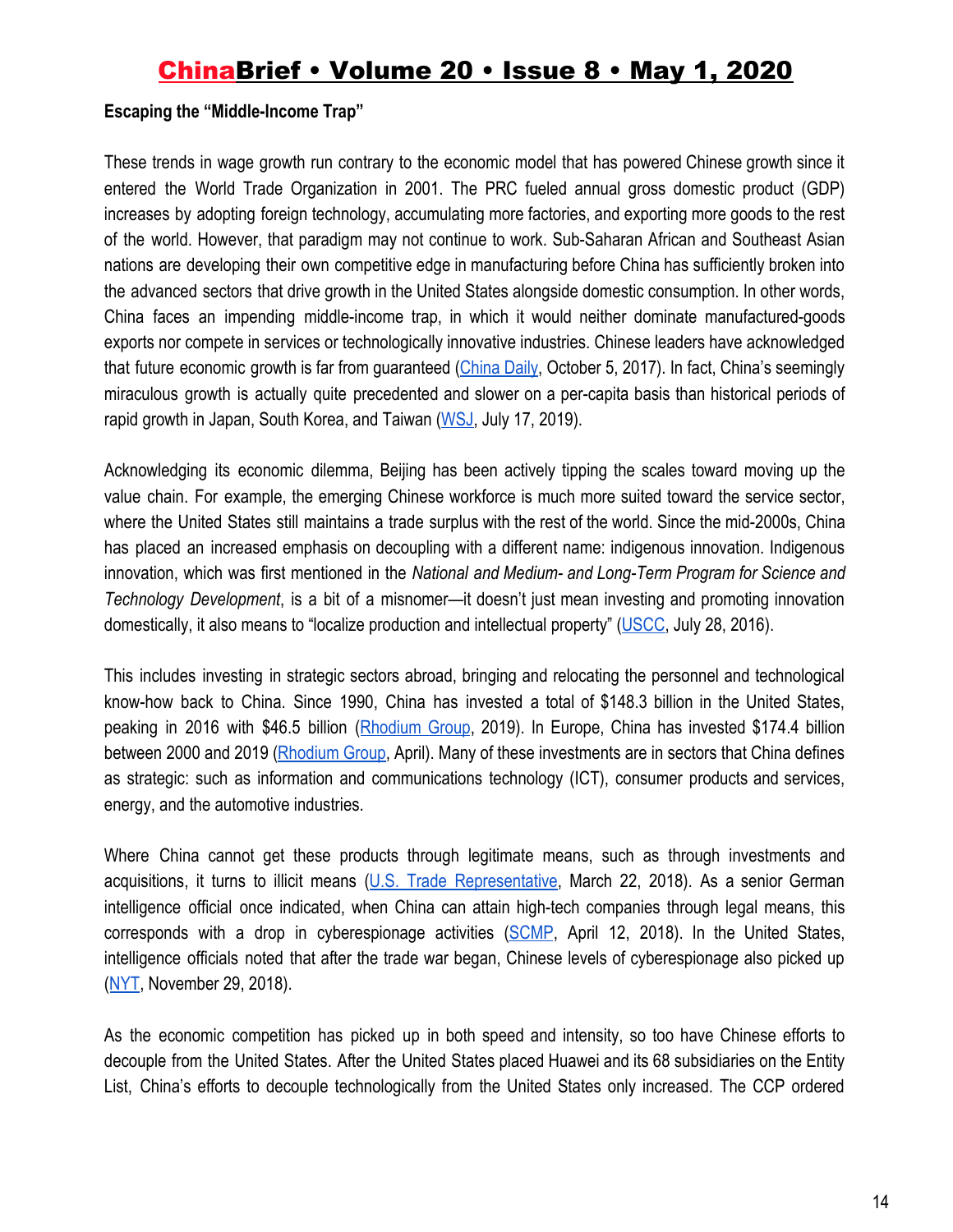government offices to remove all foreign computer equipment and software mirroring Washington's efforts to limit the use of Chinese technology. Chinese companies also began designing out American parts from their products, such as Huawei smartphones [\(WSJ](https://www.wsj.com/articles/huawei-manages-to-make-smartphones-without-american-chips-11575196201), December 1, 2019).

China's chances of maintaining comity in the international trading system seem slim if it successfully advances up the global value chain—especially in services, where the United States still maintains a trade surplus with the rest of the world. Such a move would put the PRC in even more direct, higher stakes economic competition with the United States and other advanced economies who possess a laundry list of economic grievances with Beijing. The PRC leadership nonetheless intends to move China up the supply chain anyway, in fear of getting stuck in the middle-income trap—in which emerging economies lose their competitive edge in manufactured-good exports without entering high-value-add segments of the global economy.



*Image: Workers at a shoe factory in the city of Putian (Fujian Province), July 2019. China's competitive advantages in the lower-end manufacturing of products such as shoes are likely to be diminished in the future by rising labor costs*—*thereby prompting Chinese leaders to seek ways of moving up the manufacturing supply chain in order to avoid the "middle-income trap" of stalled economic development. (Image source: [Xinhua](http://www.xinhuanet.com/english/2019-07/27/c_138263411_2.htm))*

### **Contemplating the Impacts of the COVID-19 Pandemic**

While Beijing has long prioritized achieving independence in critical technologies, the COVID-19 pandemic has accelerated concerns elsewhere—not only in the United States, but around the world—by demonstrating the disastrous consequences of global supply chains that lack domestic self-sufficiency. In March, the PRC, which dominates medical equipment markets, largely withheld respirator and surgical mask exports as it dealt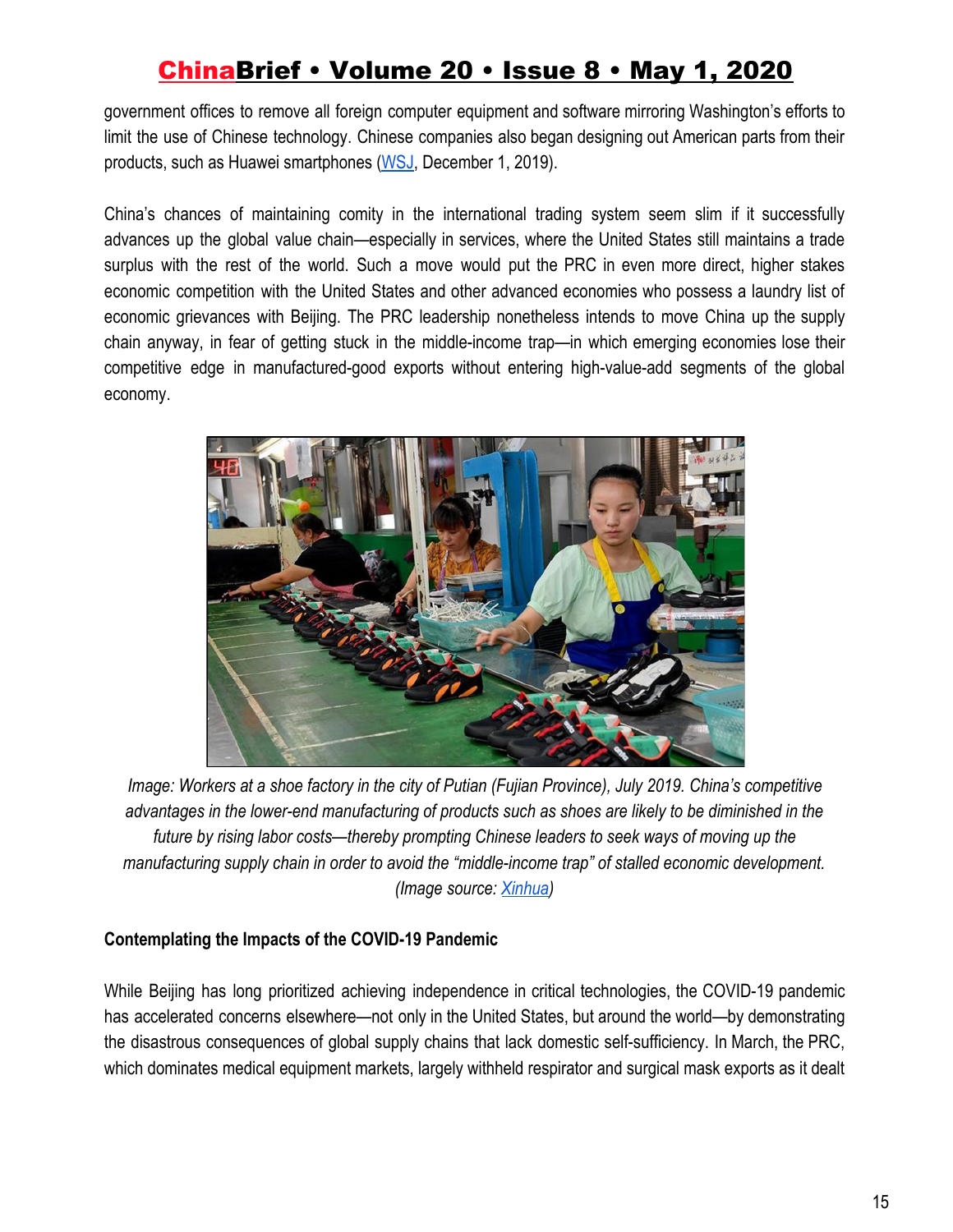with the coronavirus within its own borders. At least 80 other countries have officially limited or banned personal protective equipment exports with few notifying the World Trade Organization as required for members [\(WTO,](https://www.reuters.com/article/us-health-coronavirus-trade-wto/wto-report-says-80-countries-limiting-exports-of-face-masks-other-goods-idUSKCN2253IX) April 24). The pandemic also punished those that relied on the PRC for coronavirus test kits, and multiple European countries have complained of receiving faulty testing kits, protective masks, and other critical medical supplies (Caixin [Global,](https://www.caixinglobal.com/2020-04-02/china-bans-export-of-uncertified-medical-supplies-101537993.html) April 2). Many countries, from Australia to the United States, have called on domestic industry to fill the import gap.

Other countries fear that Chinese state-owned firms will opportunistically take over domestic companies with capital injected by Beijing. For example, India tightened its investment restrictions so that any foreign investor from a country that shares a land border must receive government approval [\(Economic](https://economictimes.indiatimes.com/news/economy/policy/india-notifies-fdi-policy-change-mandating-prior-nod-for-border-sharing-nations/articleshow/75304564.cms) Times (India), April 19). The rule, which already applied to Bangladesh and Pakistan, was aimed squarely at Beijing. Europe also appears vulnerable to bargain hunting with Chinese firms and funds eyeing acquisition targets on the continent. European countries, which have so far lagged behind the United States when it comes to screening foreign investments for national security concerns, have taken COVID-19's threat to business seriously: France, Germany, and Italy have all announced measures that would strengthen protections against foreign takeovers [\(WSJ,](https://www.wsj.com/articles/coronavirus-accelerates-european-efforts-to-block-foreign-takeovers-11586516403) April 20). Margrethe Vestager, the European competition commissioner, has gone as far as proposing that EU governments buy stakes in domestic firms to prevent Beijing from doing the same [\(Financial](https://www.ft.com/content/e14f24c7-e47a-4c22-8cf3-f629da62b0a7) Times, April 12). Brussels has so far played a minimal role in national investment screenings, letting each country determine its own system—with some having none in place at all ([China](https://jamestown.org/program/emerging-eu-policies-take-a-harder-look-at-chinese-investments/) [Brief](https://jamestown.org/program/emerging-eu-policies-take-a-harder-look-at-chinese-investments/), January 18, 2019).

The pandemic has revealed the glaring drawbacks in global "just-in-time" supply chains. For countries that rely on Chinese production, pandemic related disruptions (and the competitive free-for-all to purchase limited supplies) have highlighted the importance of domestic slack and redundancies. Insofar as foreign investment is a factor, governments have viewed it as a vulnerability to be patched rather than a remedy for unprecedented economic pain. It remains unclear what lasting effect the pandemic will have on the global economy, but it has thus far exposed faults and deepened the process of "decoupling."

#### **Conclusion: A Chronicle Of A Decoupling Foretold**

If Beijing and Washington seek to decouple, global trends are cooperating. Chinese wages are increasing and Chinese workers are becoming fewer, making it difficult for Chinese factories to keep up the same level of production while keeping costs low. In light of these difficulties, Beijing is angling to move up the global value chain, which would place China in direct economic competition with the United States. If Beijing succeeds, China's days as the world's factory would be a relic of the past. Chinese firms would compete for market share in the same advanced manufacturing and service sectors as American firms, similar to the decimation of non-Chinese firms in the clean energy sector.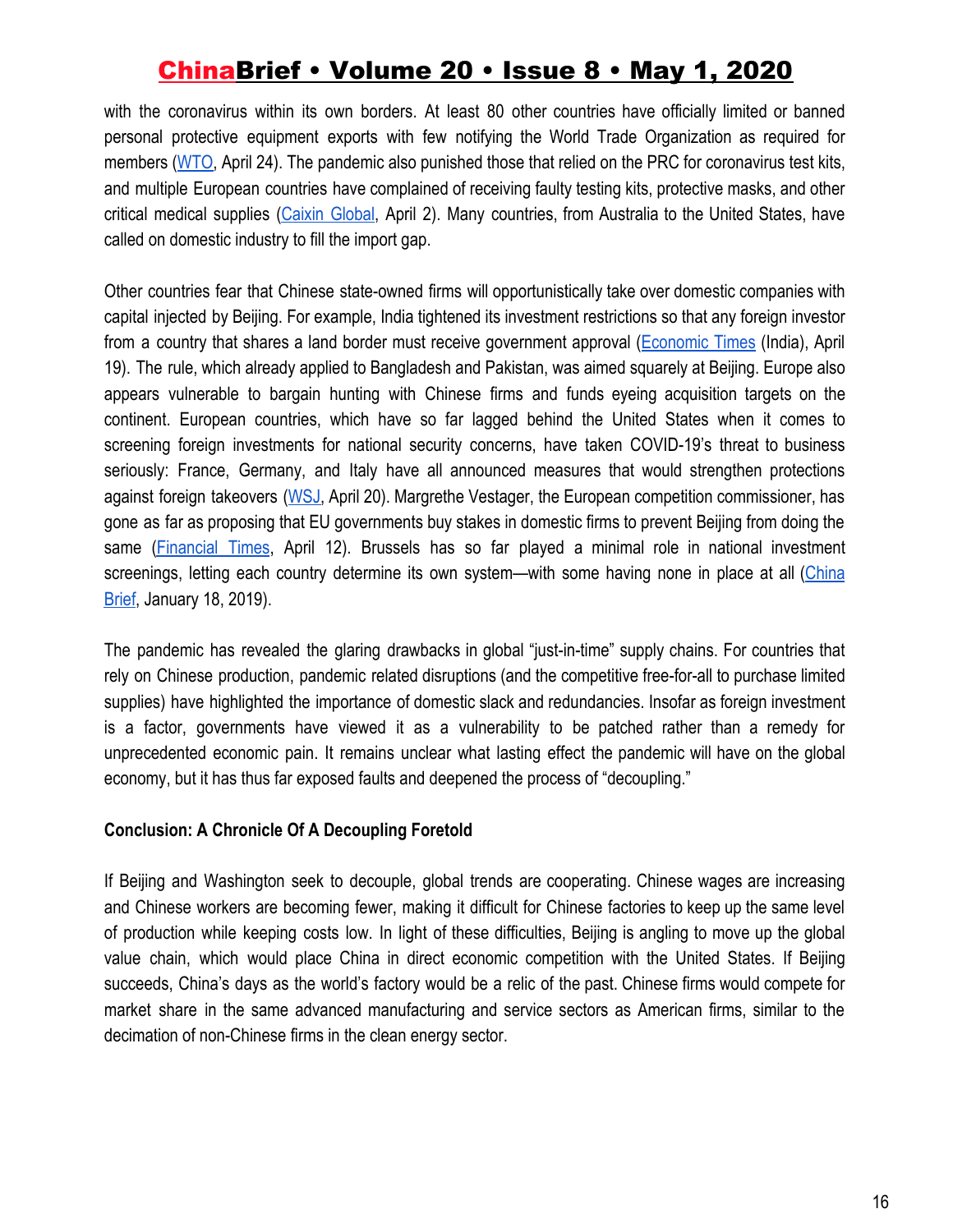These underlying macroeconomic trends in China—rising wages, a shrinking and educated workforce, and the looming middle-income trap—have incentivized foreign companies to shift production elsewhere. The desire of PRC leaders and Chinese companies to shift to a higher-value economy frightens American businesses and the U.S. government, and U.S. policymakers have begun to take steps to mitigate potential harm and further losses to the U.S. economy. These actions by both parties, amidst the backdrop of growing economic competition and COVID-19, will only accelerate decoupling between the world's two major economies.

Ashley Feng is a research associate in the energy, economics, and security program at the Center for a New *American Security. She can be found on Twitter @afeng79.*

*Sagatom Saha is an independent energy policy analyst based in Washington, D.C. His writing has appeared in* Foreign Affairs, Defense One, Fortune, Scientific American*, and other publications. He is on Twitter @sagatomsaha.*

**\*\*\***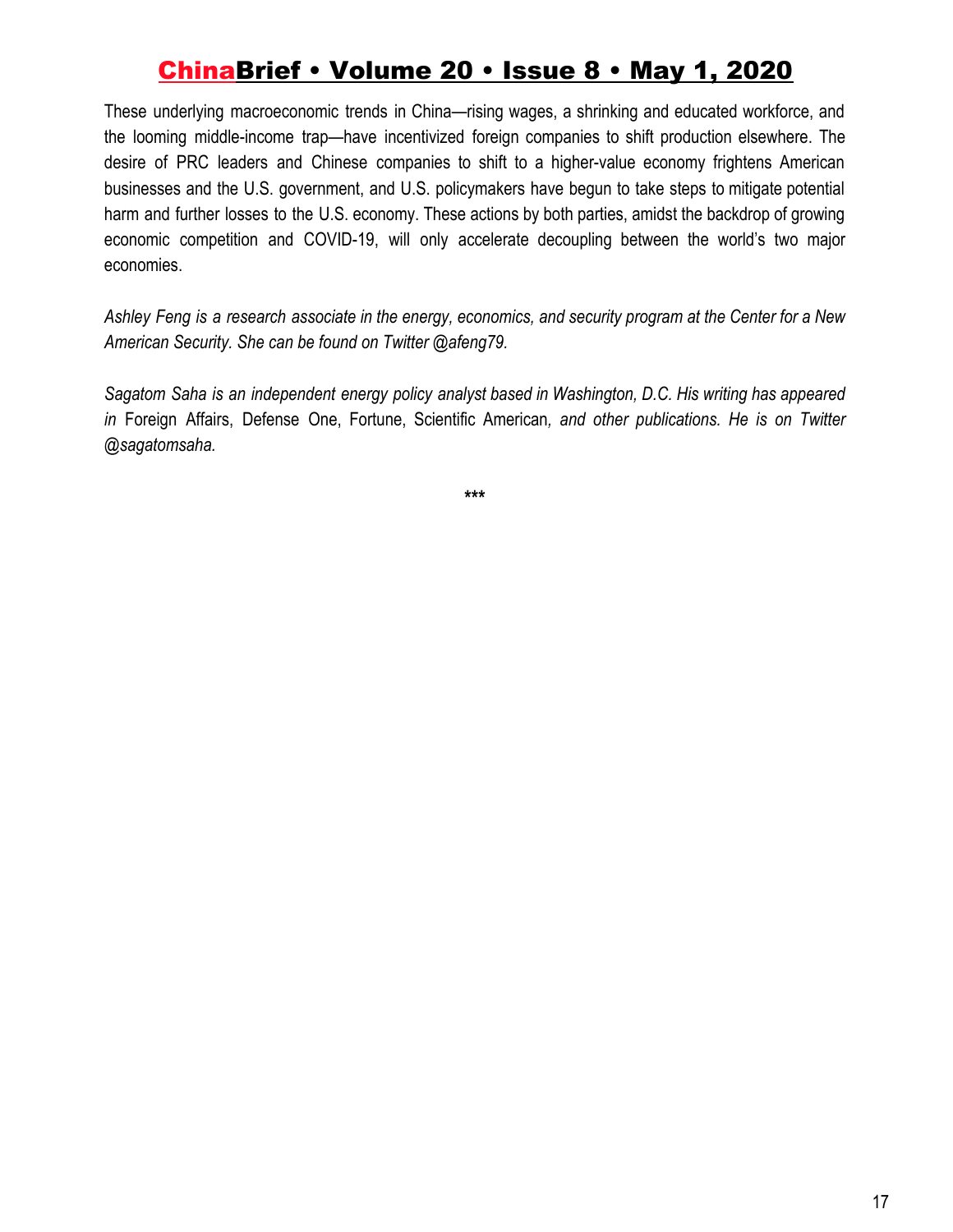# **Chinese Survey Vessel Incident Puts Malaysia's South China Sea Approach Under Scrutiny**

*By Prashanth Parameswaran*

### **Introduction: Challenges to Malaysia's South China Sea Approach**

Malaysia has traditionally pursued what might be termed a "playing it safe" approach with respect to the South China Sea, where it pursues a combination of diplomatic, economic, legal, and security initiatives to secure its interests as a claimant state, while also being careful not to disrupt its bilateral relationship with the People's Republic of China (PRC). This approach stems in part from the balance Malaysia has struck between preserving its claims, which are essential not only to its territorial integrity but also its prosperity, as some fields and platforms used to exploit hydrocarbons lie within China's declared "nine-dash line." It also reflects broader realities and constraints, including the relatively distant geographical location of Malaysia's claims relative to other claimants. It further incorporates the symbolic and substantive importance of maintaining closer ties with China (which is now the country's largest trading partner), and the limitations of Malaysia's own military capabilities. **[1]** It is also consistent with broader considerations in Malaysian foreign policy, including advancing the country's status as a trading and maritime nation, and preserving global norms and international law as opposed to "might makes right" approaches. **[2]**

This approach is being tested by increasing incidents in the South China Sea (SCS). Earlier this month, the Chinese survey vessel *Haiyang Dizhi 8*, accompanied by several coast guard and maritime militia vessels, encroached into Malaysia's exclusive economic zone (EEZ) to protest Malaysia's ongoing energy exploration activities. This resulted in simmering tensions between the two countries, which had been ongoing since last year, spilling over into public view. The incident put the new Malaysian government's approach to China and the South China Sea under greater scrutiny—and revealed constraints that the Southeast Asian state faces in fashioning a response to Beijing's continued assertiveness amid wider challenges at home and abroad.

### **Recalibration Amid Growing Concerns**

Over the past few years, Malaysian policymakers have recalibrated aspects of the country's SCS strategy as they become more aware of the challenges posed by China's assertiveness. For example, under the government of Prime Minister Najib Razak (2009-2018), while there was a commitment to advancing Sino-Malaysian ties, Malaysia undertook a series of activities intended to advance its interests amid rising Chinese activities in the SCS. These Chinese actions included growing incursions by Chinese Coast Guard (CCG) and maritime militia vessels—with the CCG's presence off Luconia Shoals being a case in point—and interruptions of some of Malaysia's energy exploration activities (New [Straits](https://www.nst.com.my/opinion/columnists/2019/07/508330/chinas-rising-maritime-clout) Times, July 29, 2019). Malaysia's responses included the historic filing of a joint submissions claim with Vietnam; launching diplomatic protests against Beijing's actions; increasing patrols around the country's waters; and deepening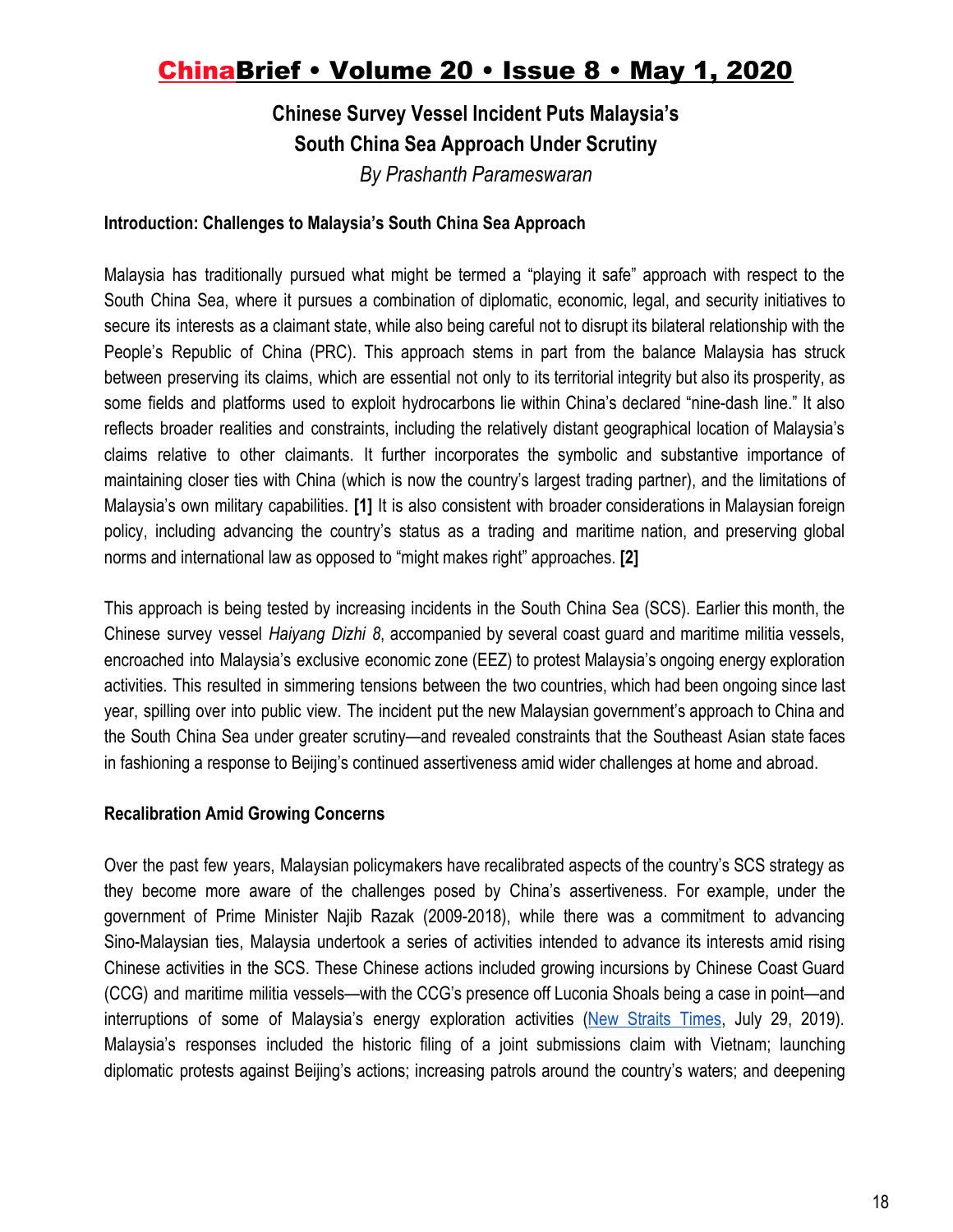defense ties with other major powers, including the United States (United [Nations,](https://www.un.org/depts/los/clcs_new/submissions_files/mysvnm33_09/mys_vnm2009excutivesummary.pdf) May 7, 2009; [Contemporary Southeast Asia](https://www.jstor.org/stable/pdf/24916762.pdf), December 2016).

The pattern of recalibration continued even after the shock election result in May 2018 that ousted Najib and brought the Pakatan Harapan (PH) government to power, led by returning Premier Mahathir Mohamad. During the past two years of the PH government, some of Mahathir's rhetoric has suggested an inconsistent policy, and Malaysia has agreed to bilateral steps—including what was characterized as a new SCS consultation mechanism in September 2019 (PRC Foreign [Ministry,](https://www.fmprc.gov.cn/mfa_eng/zxxx_662805/t1698307.shtml) September 12, 2019[;](https://www.malaymail.com/news/malaysia/2019/11/04/south-china-sea-row-dr-m-says-malaysia-a-small-country-cant-confront-china/1806791) [Malay](https://www.malaymail.com/news/malaysia/2019/11/04/south-china-sea-row-dr-m-says-malaysia-a-small-country-cant-confront-china/1806791) Mail, November 4, 2019). However, there were also clear efforts to put a greater focus on the maritime domain and the SCS—as reflected in remarks made by officials, as well as formal documents such as Malaysia's defense white paper and foreign policy framework ([Malaysiakini](https://www.malaysiakini.com/news/479921), June 17, 2019; [MINDEF Malaysia](http://www.mod.gov.my/en/information/defence-white-paper), 2020).

Perhaps the most consequential action in this context was Malaysia's submission of a new extended continental shelf claim to the United Nations last December (United [Nations,](https://www.un.org/Depts/los/clcs_new/submissions_files/submission_mys_12_12_2019.html) December 12, 2019). The submission reinforced Malaysia's determination to consolidate its claims legally amid China's assertiveness and ahead of the conclusion of a potential ASEAN-China Code of Conduct, as was made clear by then Foreign Minister Saifuddin Abdullah following protests by Beijing ([Borneo](https://www.theborneopost.com/2020/01/04/malaysia-will-continue-claim-on-south-china-sea-area-saifuddin/) Post, January 4). On the other hand, tensions between Malaysian, Vietnamese, and Chinese vessels began to play out last year and into 2020. This occurred as Kuala Lumpur began conducting some exploration activities in disputed waters, which in turn spotlighted the question of whether Malaysia would be able to back up its claims and sustain this position over time [\(AMTI](https://amti.csis.org/malaysia-picks-a-three-way-fight-in-the-south-china-sea/), February 21). With the PH government's sudden demise in February, the focus shifted to how the new Perikatan Nasional (PN) government led by Prime Minister Muhyiddin Yassin would seek to contend with the SCS issue within the broader context of Sino-Malaysian relations.

### **The Survey Incident and Malaysia's Reaction**

Seen from this perspective, the recent incident represents the first major test for the PN government's approach to the SCS. On April 16, the Chinese survey vessel *Haiyang Dizhi 8* (海洋地质八号, *Haiyang Dizhi Ba Hao*), accompanied by several Chinese Coast Guard (CCG) ships and maritime militia vessels, encroached into the area of Malaysia's EEZ. On April 17, it moved close to *West Capella*, a British drilling ship contracted out to the Malaysian state-owned energy giant Petronas. The *Haiyang Dizhi 8* reportedly moved in a hash-shaped pattern consistent with carrying out a survey [\(Harian](https://www.hmetro.com.my/mutakhir/2020/04/567495/kapal-penyelidik-china-dilihat-di-perairan-malaysia) Metro, April 16; [Reuters,](https://www.reuters.com/article/us-malaysia-china-southchinasea/chinese-and-malaysian-ships-in-south-china-sea-standoff-sources-idUSKBN21Z1TN) April 17). Separately, there were also reports of a transit by two U.S. warships—the USS *America* and USS *Bunker Hill*—which sailed near *Haiyang Dizhi* 8 and the *West Capella,* as Washington protested China's SCS conduct [\(Malaysian Insight,](https://www.themalaysianinsight.com/s/240112) April 23; [Reuters](https://www.reuters.com/article/us-china-security-malaysia/two-u-s-warships-in-south-china-sea-amid-china-malaysia-standoff-idUSKBN2230J9), April 21).

PRC Foreign Ministry spokesperson Zhao Lijian said that *Haiyang Dizhi 8* "was conducting normal activities in waters administered by China." Following the incident, Chinese state media continued to focus mostly on highlighting COVID-19 as a source of Sino-Malaysian cooperation [\(Ministry](https://www.fmprc.gov.cn/mfa_eng/xwfw_665399/s2510_665401/2511_665403/t1772006.shtml) of Foreign Affairs, April 21;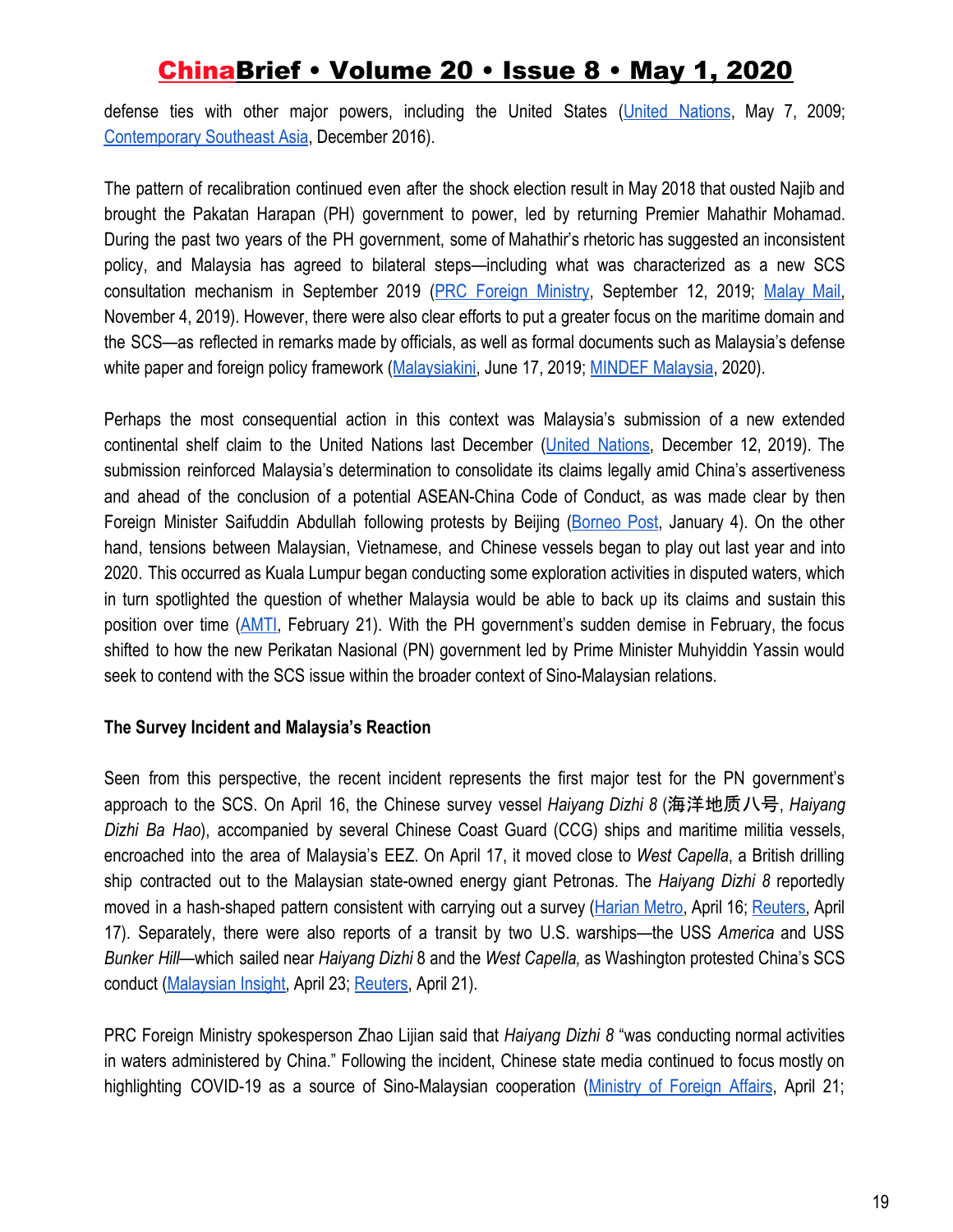[Xinhua,](http://www.xinhuanet.com/english/2020-04/24/c_139005641.htm) April 24[;](http://www.xinhuanet.com/english/2020-03/28/c_138926102_2.htm) [Xinhua](http://www.xinhuanet.com/english/2020-03/28/c_138926102_2.htm); March 28). But the survey incident, which saw a response by Malaysian vessels patrolling the area, was in line with Beijing's previous signals to Southeast Asian countries about the risks of carrying out energy exploration within the nine-dash line; and reinforced the PRC's continued assertiveness in the SCS, even amid the COVID-19 pandemic ([Straits](https://www.straitstimes.com/opinion/st-editorial/no-easing-of-south-china-sea-tensions) Times, April 22[;](https://thediplomat.com/2020/04/maritime-flashpoints-and-the-covid-19-pandemic/) The [Diplomat,](https://thediplomat.com/2020/04/maritime-flashpoints-and-the-covid-19-pandemic/) April 20). This was also followed by a series of subsequent activities by China in the SCS—including the establishment of new administrative districts, and the renaming of features—that generated protests from other Southeast Asian claimants ([Berita Harian,](https://www.bharian.com.my/dunia/asia/2020/04/680007/beijing-menamakan-pulau-dipertikaikan-di-laut-china-selatan) April 21).



*Image: A file photo of the* Haiyang Dizhi 8 *and its crew pierside (undated). (Image source: [SCMP\)](https://www.scmp.com/news/china/diplomacy/article/3018332/beijing-and-hanoi-stand-over-chinese-survey-ship-mission)*



*Image: The reported track of* Haiyang Dizhi 8 *from April 16-19, in a region of the South China Sea within Malaysia's claimed exclusive economic zone. (Source: [South China Sea News - Twitter\)](https://twitter.com/SCS_news/status/1251872379875328001)*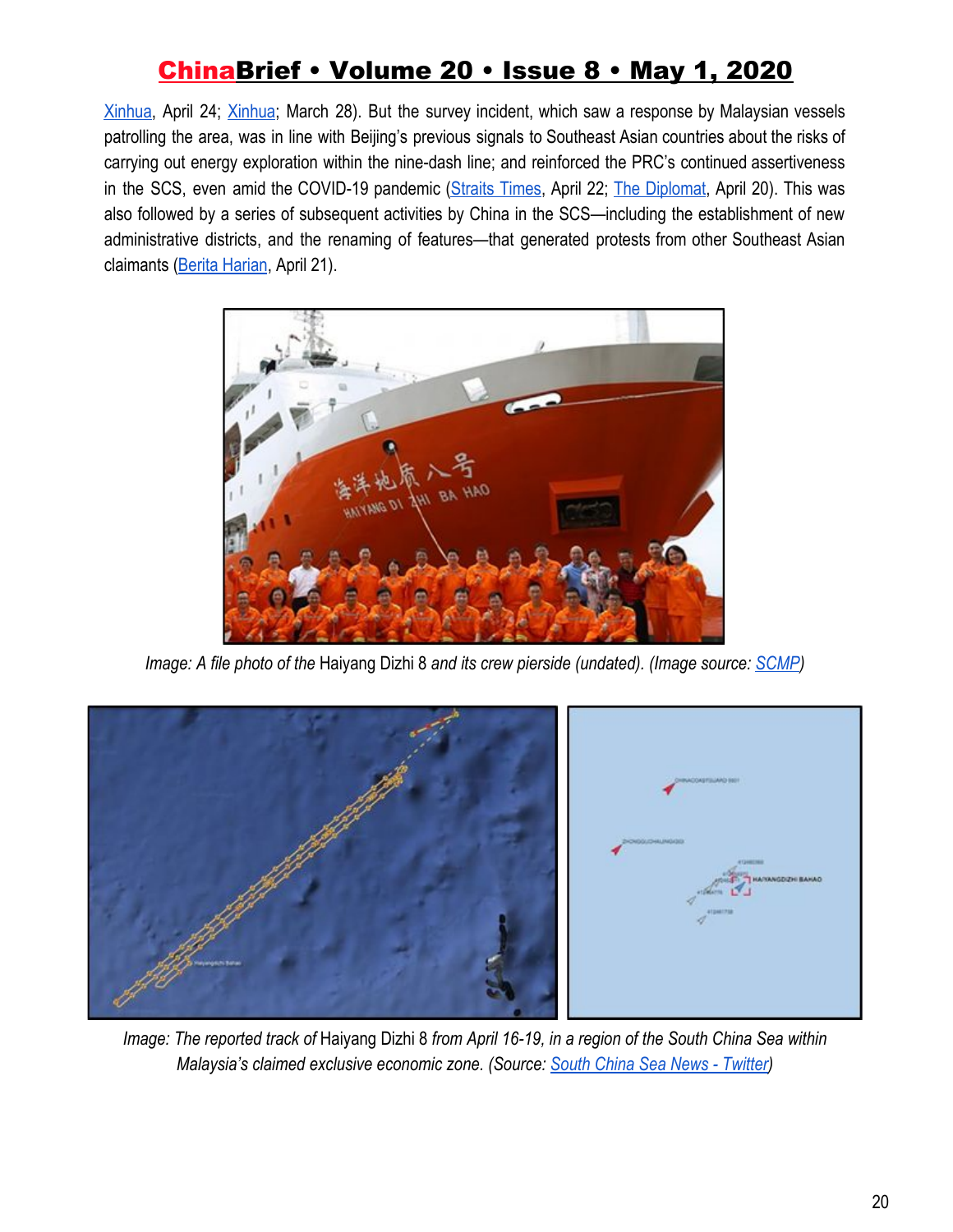The incident created yet another bump in what has already been a rocky road for Sino-Malaysian relations. The sudden collapse of the PH party government in February had meant that there would be another round of recalibration of relations between China and Malaysia as the dust settles politically in the new PN government ([CGTN](https://www.thestar.com.my/news/nation/2020/03/11/forging-closer-china-malaysia-ties), March 9[;](https://www.thestar.com.my/news/nation/2020/03/11/forging-closer-china-malaysia-ties) The [Star](https://www.thestar.com.my/news/nation/2020/03/11/forging-closer-china-malaysia-ties), March 11). However, before that process took shape the global coronavirus pandemic gripped Malaysia, putting the country in effective lockdown by mid-March. This worsened the country's economic outlook, and disrupted key aspects of collaboration in Sino-Malaysian relations—including culture, tourism, and people-to-people exchanges (Bank [Negara,](https://www.bnm.gov.my/index.php?ch=en_press&pg=en_press&ac=5026&lang=en) March 20; The [Star,](https://www.thestar.com.my/news/nation/2020/02/04/muhyiddin-147-china-nationals-denied-entry-into-m039sia-since-jan-27) February 4[;](http://www.xinhuanet.com/english/2020-01/20/c_138719893_2.htm) [Xinhua,](http://www.xinhuanet.com/english/2020-01/20/c_138719893_2.htm) January 20).

Initially, the Malaysian government's official reaction to the survey vessel incident was relatively quiet, reflecting the country's longstanding preference for a low-profile way of handling SCS issues. Although the director of the Malaysian Maritime Enforcement Agency (MMEA), Zubil Mat Som, confirmed that Chinese vessels had entered the Malaysian EEZ, he refused to specify where the vessels had been and denied that they had operated illegally [\(Harian](https://www.hmetro.com.my/mutakhir/2020/04/567495/kapal-penyelidik-china-dilihat-di-perairan-malaysia) Metro, April 16). There was also no formal public statement issued by the government on the matter for several days, until the press statement put out by Foreign Minister Hishammuddin Hussein on April 23. Even then, that statement reiterated key talking points in Malaysia's SCS approach rather than calling out the PRC for its transgressions—indeed, China was mentioned only once in the entire document ([Malaysia FM press statement,](https://twitter.com/HishammuddinH2O/status/1253184621870583810/photo/1) April 23).

The government's initially quiet stance generated some debate within Malaysia, some of which spilled out into the public domain. For instance, Malaysia's former foreign minister, Anifah Aman, wrote a letter directly to Prime Minister Muhyiddin urging him to act firmly, noting that "a consistent and principled stance is the best way to deal with China's behavior" [\(Malaysiakini,](https://www.malaysiakini.com/news/522208) April 23). While Muhyiddin himself remained silent, other officials within the government were nonetheless keen to demonstrate that their quiet approach had its merits. Hishammuddin's statement, for example, ended pointedly: "Just because we have not made a public statement on this does not mean that we have not been working on all the above mentioned, [and] we have open and continuous communication with all relevant parties, including the People's Republic of China and the United States of America" ([Malaysia FM press statement](https://twitter.com/HishammuddinH2O/status/1253184621870583810/photo/1), April 23).

### **Constraints in Malaysia's Response**

The incident exposed the constraints inherent in Malaysia's SCS strategy and the PN government's approach. Whatever may have been going on behind the scenes, Malaysia's initial public response to the survey incident generated confusion. The lack of a formal official statement from the Malaysian government for several days provided room for speculation and criticism to build among some about its lack of response, and the effects on Malaysian foreign policy [\(Twitter](https://twitter.com/niknazmi/status/1252769818366836737), April 21). Although Malaysian officials did begin to clarify aspects of ongoing developments later on, by then the government was already on the backfoot and had to counter notions of a Sino-Malaysian "standoff," rather than actively shaping the narrative up front to its own advantage ([Malaysiakini](https://www.malaysiakini.com/news/522087), April 22).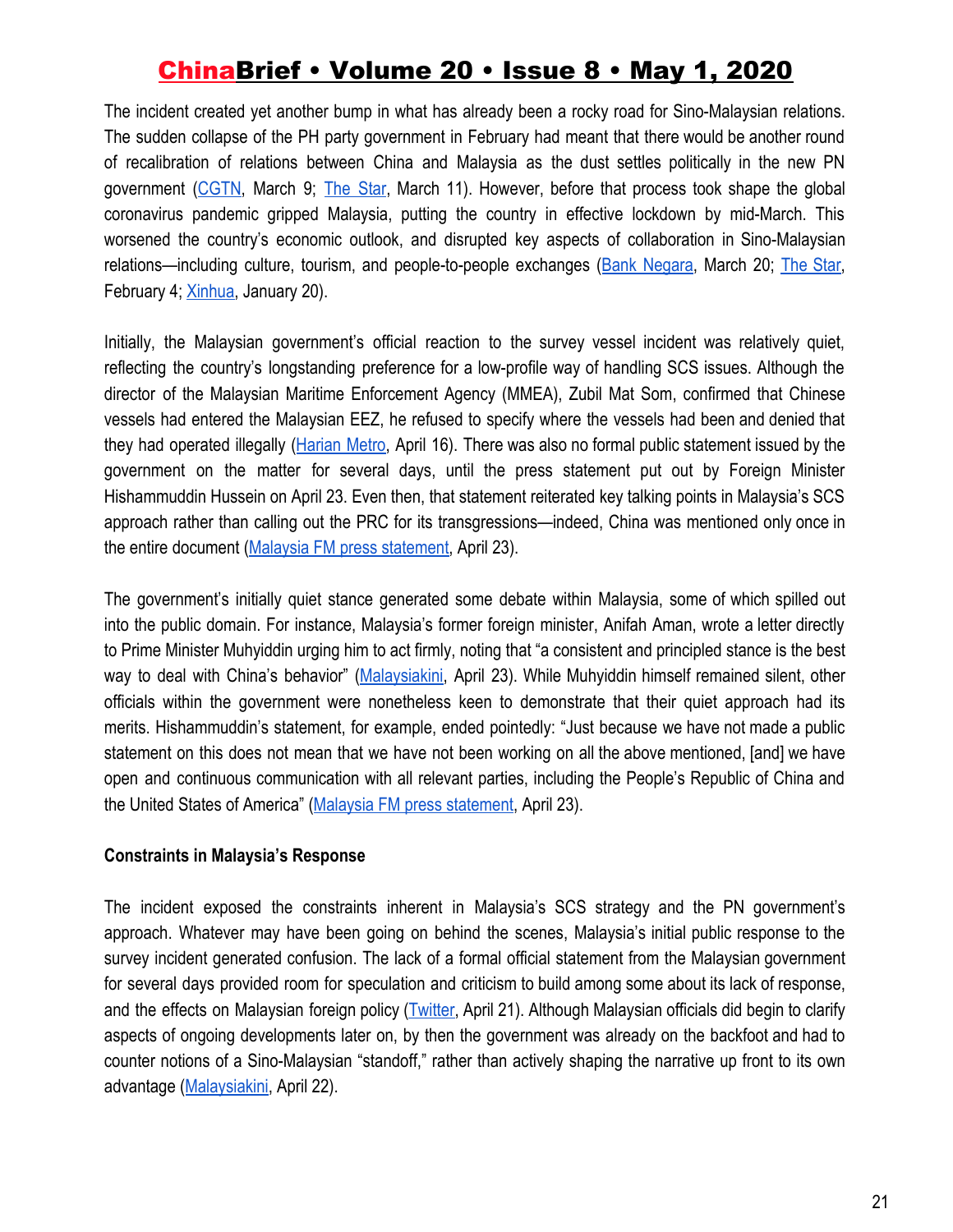

*Image: Malaysian Foreign Minister Datuk Seri Hishammuddin Hussein speaking at a press conference on April 21. In an April 23 statement, Hishammuddin stated that "Malaysia remains firm in its commitment to safeguard its interests and rights on the South China Sea," and expressed concern that the presence of warships and survey vessels in the South China Sea could result in "miscalculations" affecting peace and security in the region. However, he also took pains to avoid being seen as confrontational with China, and stressed that "matters relating to the South China Sea must be resolved peacefully based on the principles of international law." (Source[:](https://www.malaymail.com/news/malaysia/2020/04/23/foreign-minister-malaysia-firm-in-commitment-to-safeguard-s.-china-sea-inte/1859497) [Malay Mail,](https://www.malaymail.com/news/malaysia/2020/04/23/foreign-minister-malaysia-firm-in-commitment-to-safeguard-s.-china-sea-inte/1859497) April 23)*

Coordination-wise, the steps taken in response to the incident, and the wider dynamics of Sino-Malaysian relations, appeared to be moving on separate tracks. Strategically, developments that went on in the absence of a government statement—such as the appointment of a new Malaysian special envoy to China—made the policy disconnect more striking and created the illusion of business as usual [\(Borneo](https://www.theborneopost.com/2020/04/24/tiong-welcomes-suggestions-on-improving-relationship-with-china/) Post, April 24; [Astro](http://www.astroawani.com/berita-malaysia/tiong-king-sing-dilantik-sebagai-duta-khas-kepada-perdana-menteri-ke-china-239307) [Awani,](http://www.astroawani.com/berita-malaysia/tiong-king-sing-dilantik-sebagai-duta-khas-kepada-perdana-menteri-ke-china-239307) April 20). Beyond the few initial details provided by the MMEA chief, there was also little sense of how Malaysia was shaping a whole of government response to the episode, reflecting issues that previous governments had attempted to address as well (New [Straits](https://www.nst.com.my/opinion/letters/2020/01/556868/maritime-aspirations-challenge) Times, January 15). Pointing to these longstanding issues in his letter to Muhyiddin, Anifah suggested that more active measures previously considered could be taken to address this, including the formation of a special body dedicated to the coordination of maritime affairs ([Malaysiakini](https://www.malaysiakini.com/news/522208), April 23).

While Malaysia's shortfall in maritime capabilities has long been recognized, China's assertiveness in the SCS has exposed these limitations in recent months and the Southeast Asian state has faced issues in ramping up its defense budget (*The [Star](https://www.thestar.com.my/news/nation/2019/12/06/experts-increase-defence-budget)*, December 6, 2019). In October, Malaysia's then-Foreign Minister Saifuddin Abdullah bluntly told Malaysia's parliament that recent incidents had created a gulf of credibility between Malaysia's words and actions in the SCS: "[O]ur assets…need to be upgraded so we are able to better manage out waters should there be a conflict between major powers in the South China Sea" ([The](https://www.straitstimes.com/asia/se-asia/malaysia-needs-naval-boost-to-deal-with-possible-s-china-sea-conflict) [Straits Times](https://www.straitstimes.com/asia/se-asia/malaysia-needs-naval-boost-to-deal-with-possible-s-china-sea-conflict), October 18, 2019).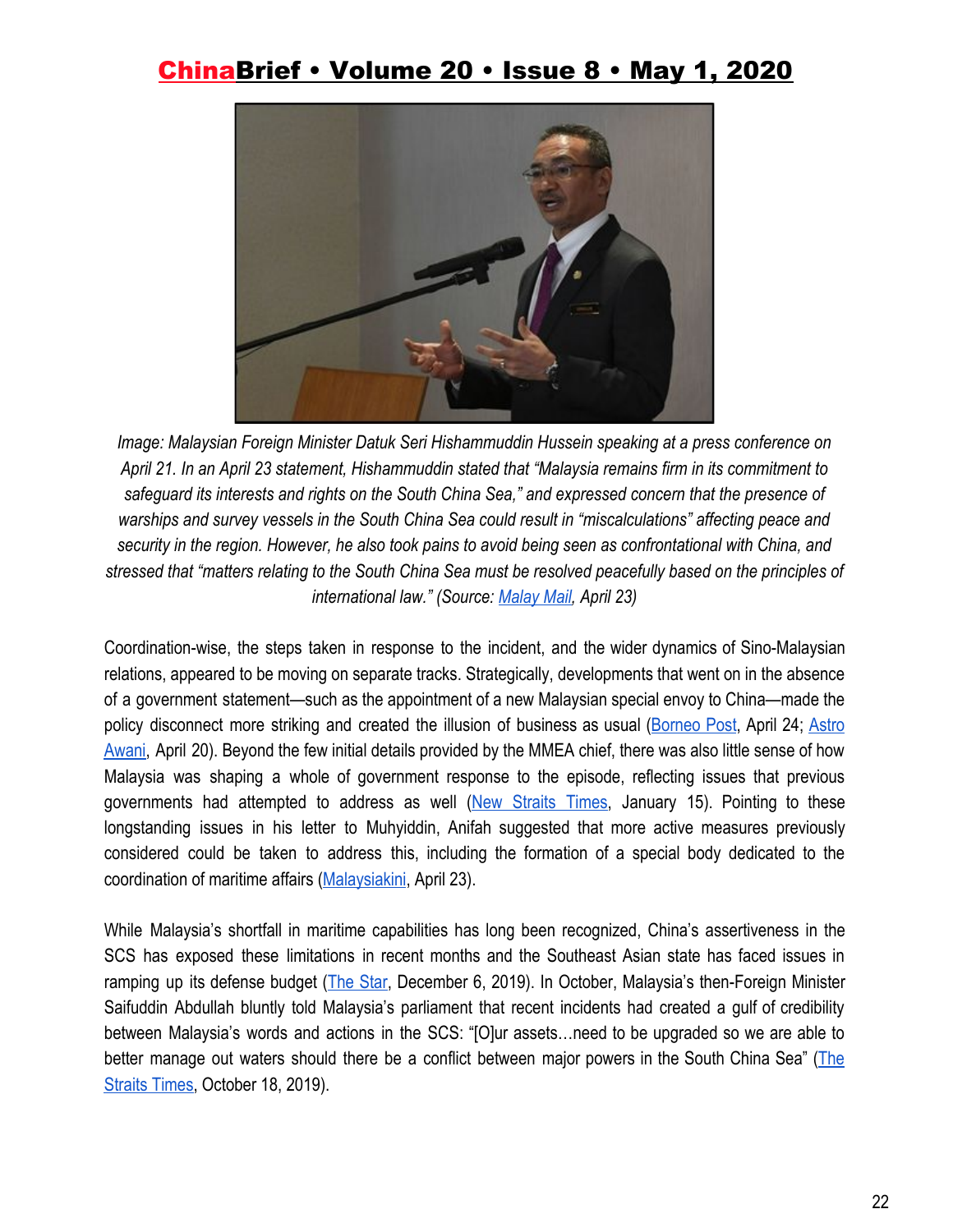### **Conclusion**

The China survey vessel incident is just the latest in a series of developments that have increased the scrutiny on Malaysia's South China Sea approach. Nonetheless, it is significant: it reinforces the challenges that Malaysia continues to face in recalibrating its outlook on this question, and on Sino-Malaysian relations more generally. It also spotlights the difficulties that the new PN government has encountered in its first major SCS test. How exactly the PN government moves forward on this question remains to be seen. As the two previous Malaysian governments have shown, it is often subtler recalibrations of approaches, rather than disruptive change or total continuity, that will be important to monitor. How Malaysia proceeds will not only be important for the country itself, but also for the region more generally.

*Dr. Prashanth Parameswaran is a fellow with the Wilson Center's Asia Program, where he conducts research and analysis on Southeast Asia political and security developments, Asian security issues, and U.S. foreign policy in the region. The views expressed here are his alone.*

### **Notes**

**[1]** See the author's previous analysis on this topic in *Playing It Safe: Malaysia's Approach to the South China Sea and Implications for the United States* (CSIS, March 5, 2015)[.](https://www.cnas.org/publications/reports/playing-it-safe-malaysias-approach-to-the-south-china-sea-and-implications-for-the-united-states) [https://www.cnas.org/publications/reports/playing-it-safe-malaysias-approach-to-the-south-china-sea-and-imp](https://www.cnas.org/publications/reports/playing-it-safe-malaysias-approach-to-the-south-china-sea-and-implications-for-the-united-states) [lications-for-the-united-states.](https://www.cnas.org/publications/reports/playing-it-safe-malaysias-approach-to-the-south-china-sea-and-implications-for-the-united-states)

**[2]** Johan Saravanamuttu, *Malaysia's Foreign Policy, the First Fifty Years: Alignment, Neutralism, Islamism* (Institute of Southeast Asian Studies), 2010.

**\*\*\***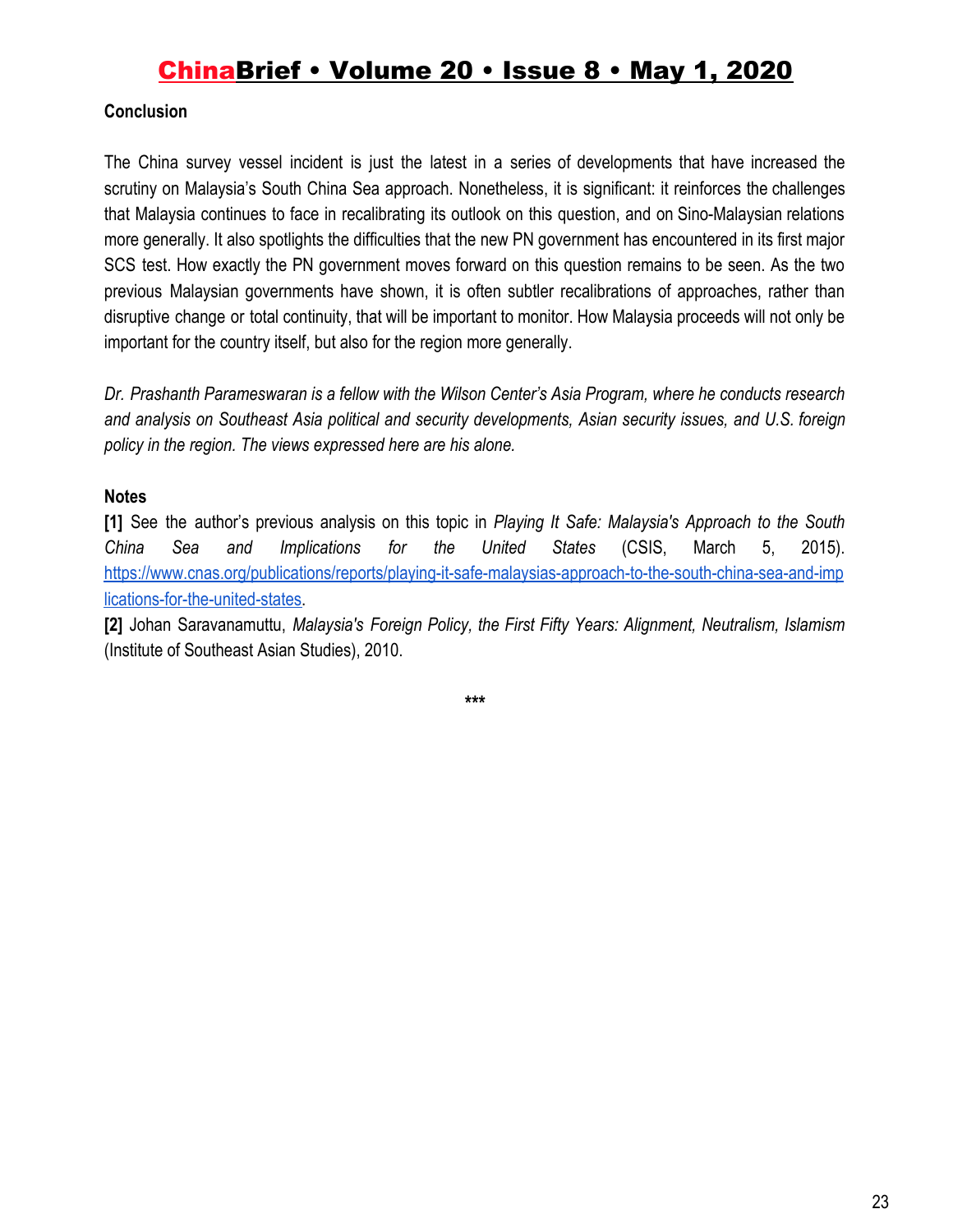### **Examining China's Organ Transplantation System: The Nexus of Security, Medicine, and Predation** *Part 1: The Growth of China's Transplantation System Since 2000 By Matthew P. Robertson*

*Editor's Note: For many years, stories have circulated about alleged instances of involuntary organ harvesting in the People's Republic of China—to include alleged instances of prisoners of conscience being first medically screened and then executed for their organs, with senior Chinese Communist Party (CCP) officials acting as either the medical or financial beneficiaries of organ transplant procedures. Many, though* not all, of these accounts have been connected to alleged abuses directed at members of the Falun Gong *spiritual movement, or other groups repressed by state authorities. Due perhaps to the lurid and disturbing nature of these accounts, and the difficulty of confirming them amid government suppression of information* on the issue, the veracity of these alleged accounts of organ harvesting has long been left as an unresolved *question.*

*Matthew P. Robertson, research fellow with the Victims of Communism Memorial Foundation (VOC) and a* PhD candidate in political science at the Australian National University, is engaged in an effort to direct analytical rigor towards this controversial topic, which has long been a marginalized issue on the sidelines of *diplomatic and human rights discourses connected to the PRC. Mr. Robertson is the author of a detailed report on the topic published in March 2020 by VOC, available [here](https://www.victimsofcommunism.org/china-organ-procurement-report-2020).*

*In this article, the first part of a planned three-part series in* China Brief*, Mr. Robertson details the development and expansion of China's policy architecture and medical infrastructure for organ transplants* over the past two decades. The second part, to appear in our next issue, will examine the available evidence as to whether prisoners of conscience and targeted ethnic minorities in the PRC have been made subject to extrajudicial killing as part of this system of organ harvesting and transplantation. The third and final part, to appear in a near-future issue, will examine the ways that PRC authorities have sought to leverage influence *over international medical organizations in order to suppress broader exposure of this issue.*

### **Introduction**

In late February and early March this year, in the midst of the COVID-19 pandemic, official Chinese media reported two impressive medical feats: the Wuxi People's Hospital near Shanghai, and the Zhejiang Medical University's First Affiliated Hospital, both performed dual lung transplants for coronavirus patients. This was indeed a "World First!", as one headline put it [\(Beijing](http://www.bjd.com.cn/a/202003/01/WS5e5b2cd2e4b05d1eff0b3d7c.html) Daily, March 1). While the news itself was noteworthy, so were the extremely short waiting times for the organs: Dr. Chen Jingyu, China's most well-known lung transplant surgeon at the Wuxi People's Hospital, managed to acquire compatible lungs from a healthy donor in Guizhou Province within five days of the patient being transferred to his hospital ([China](https://m.chinanews.com/wap/detail/zw/sh/2020/03-01/9109705.shtml) News, March 1).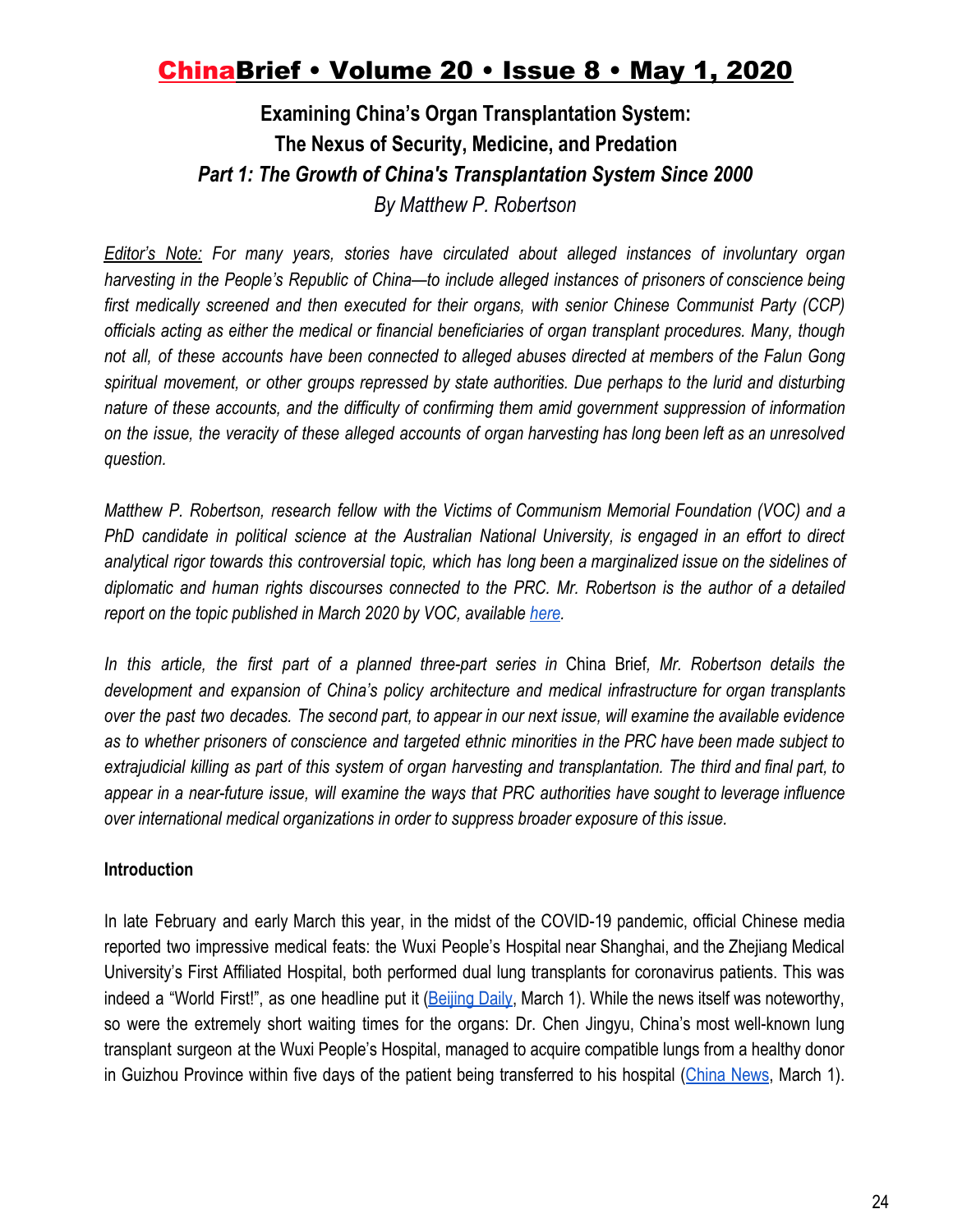Similarly, surgeons at Zhejiang Medical University's First Affiliated Hospital acquired lungs within three weeks for a March 2 transplant, after "scouring the country for a donor" [\(Beijing News](http://www.bjnews.com.cn/news/2020/03/02/698066.html), March 2).

These extremely short waiting times for procuring organs are unusual when compared to other countries, where waiting times are often measured in months or years. They speak either to an extremely efficient matching system from hospital-based, voluntary donors in the People's Republic of China (PRC)—something that countries with advanced organ donor systems are often unable to achieve, let alone achieve in the midst of a pandemic—or else they indicate a captive population able to be executed on demand to provide organs. Based on the information at present, it is impossible to tell which explanation is true for these two cases. However, there are many reasons to find the rapid nature of such organ procurements suspicious.



*Image: "The Chen Jingyu team anxiously proceeds with a double lung transplant surgery for a coronavirus pneumonia patient" at the Wuxi People's Hospital near Shanghai (February 29). The lungs used in the procedure were reportedly obtained from a healthy donor in Guizhou Province within five days. (Source[:](https://m.chinanews.com/wap/detail/zw/sh/2020/03-01/9109705.shtml) [China News,](https://m.chinanews.com/wap/detail/zw/sh/2020/03-01/9109705.shtml) March 1).*

For most of the last two decades, China's transplantation system has been tightly linked with its security apparatus: nearly a quarter of authorized transplant hospitals are military or paramilitary ([NHFPC](https://web.archive.org/web/20181216133407/http:/www.nhfpc.gov.cn:80/zhuz/yzjg/201705/4a3bb274fff6489a91f2a17df3438e54.shtml), February 11, 2018). China is also the only country to systematically source organs almost solely from prisoners [\(Human](https://www.hrw.org/reports/1994/china1/china_948.htm) Rights Watch, August 1994; [Lancet](https://www.thelancet.com/journals/lancet/article/PIIS0140-6736(11)61086-6/fulltext), March 3, 2012). In 2015, the PRC claimed that it had reformed its transplant system, and officials promised that prisoners would never be used again (New York [Times,](https://sinosphere.blogs.nytimes.com/2014/12/04/china-sets-jan-1-deadline-for-ending-transplants-from-executed-prisoners/) December 4, 2014). Prior to that, it was clear that prisoners were being killed on demand: waiting times for transplants were only weeks, days, and sometimes even hours, meaning that execution and transplantation were being closely choreographed. There has been intense controversy about the identity of those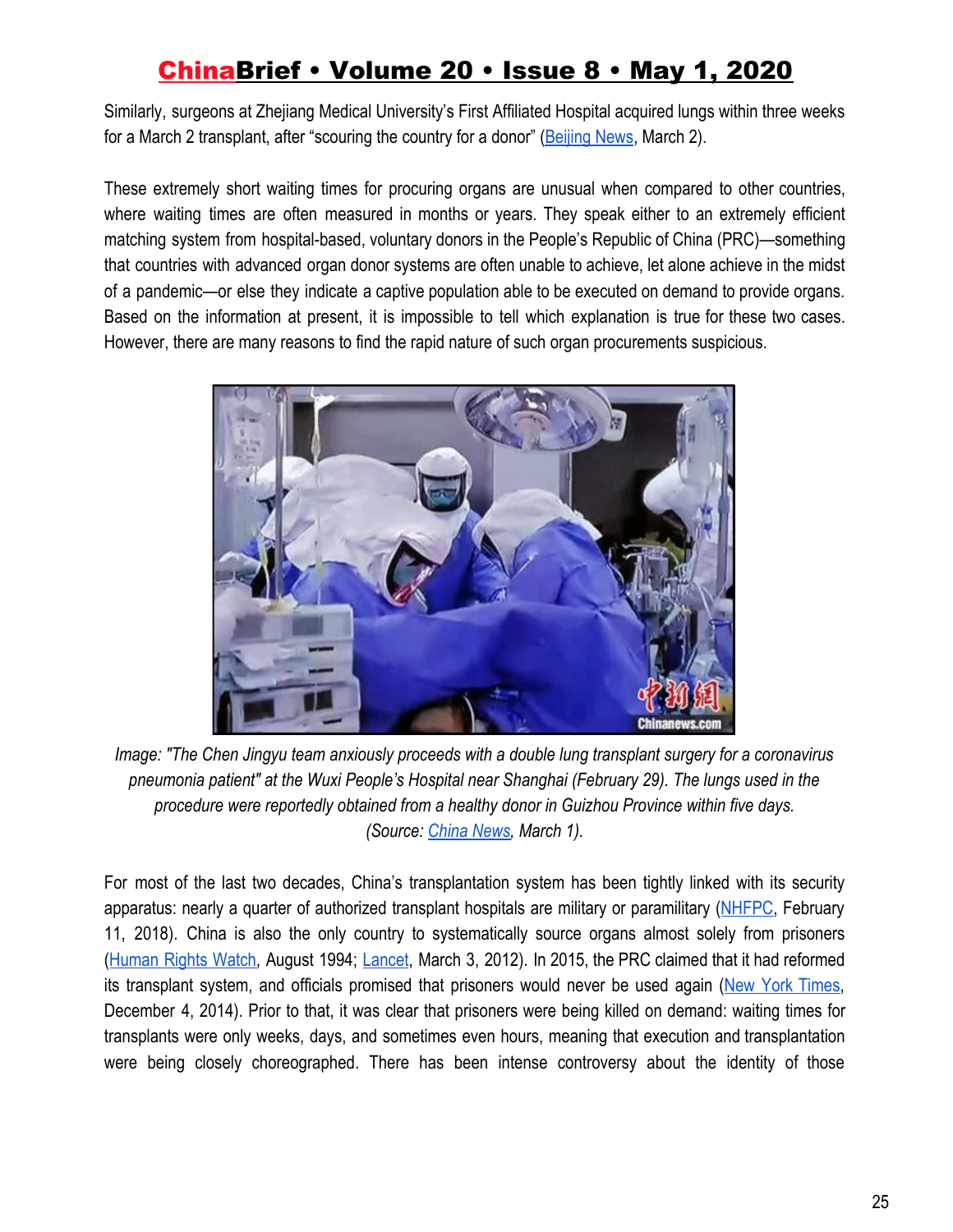prisoners—whether death row prisoners only (as claimed by China since 2006), or prisoners of conscience also.

Given that an organ transplant surgery can cost tens of thousands of dollars (TV [Chosun](https://vimeo.com/280284321), July 16, 2018), there is an obvious incentive for transplant hospitals and surgeons to perform transplants. The use of prisoners as an organ source involves only minimal expenditure for medical examinations. Thus, while some prisoners may be funneled to labor camps and in-prison sweatshops, a smaller number can be directly monetized via the procurement and trafficking of their organs. Furthermore, access to organ transplants appears to be one of the medical benefits available to officials in the ranks of the Chinese Communist Party (CCP)'s *nomenklatura*. **[1]**

The central questions when examining China's organ transplantation system at present include: Is the trade in human organs in China still continuing? At what scale? How successful has the PRC been at reforming its abusive practices? How strong is the evidence that prisoners of conscience have been, and continue to be, exploited as an organ source? And how deeply involved in these activities is the CCP itself—including its armed components of the People's Liberation Army (PLA) and the People's Armed Police (PAP)?

### **The Growth of the Transplant System—Without Growth of a Known Source of Organs**

When examining the trajectory of China's organ transplantation system over the last 20 years, a number of key findings emerge. The first is that the system began a precipitate expansion in the year 2000. This is clear both from anecdotal statements by Chinese transplant surgeons, as well as in the raw data able to be gathered from Chinese hospital websites. A leading Chinese surgeon with state ties told domestic media that the year 2000 was a "watershed" for China's transplant sector, with liver transplants growing by ten times between 1999 and 2000, and tripling again by 2005 (Southern [Weekend](https://news.qq.com/a/20100326/001405_1.htm), March 26, 2010). A recent report by this author, commissioned by the Victims of Communism Memorial Foundation, gathered nearly 800 data points from over 400 hospitals that confirmed such growth ([VOC](https://static1.squarespace.com/static/5aa6d4759772aebd11e6fe04/t/5e628619cf65b0241d5b0020/1583515189395/Organ+Procurement+and+Extrajudicial+Execution+in+China_VOC+2020.pdf), March 10).

This data shows that the number of hospitals performing transplants grew from less than 100 in 1999, to nearly 600 in 2004, to a maximum of 1000 in 2007, according to Chinese media reports. Thousands of new transplant surgeons were also trained, with a total of nearly 10,000 documented transplant personnel by 2014. New patent registrations on transplant technologies grew rapidly after the year 2000, as did the number of hospitals reporting their first ever liver, lung, and heart transplants. (The growth in hospitals reporting new kidney transplants was more modest, because death row prisoners had long been used as a kidney source.) In the early 2000s, dozens of hospitals built new transplant research laboratories, wards, or entire buildings. The government also began subsidizing its domestic immunosuppressant industry.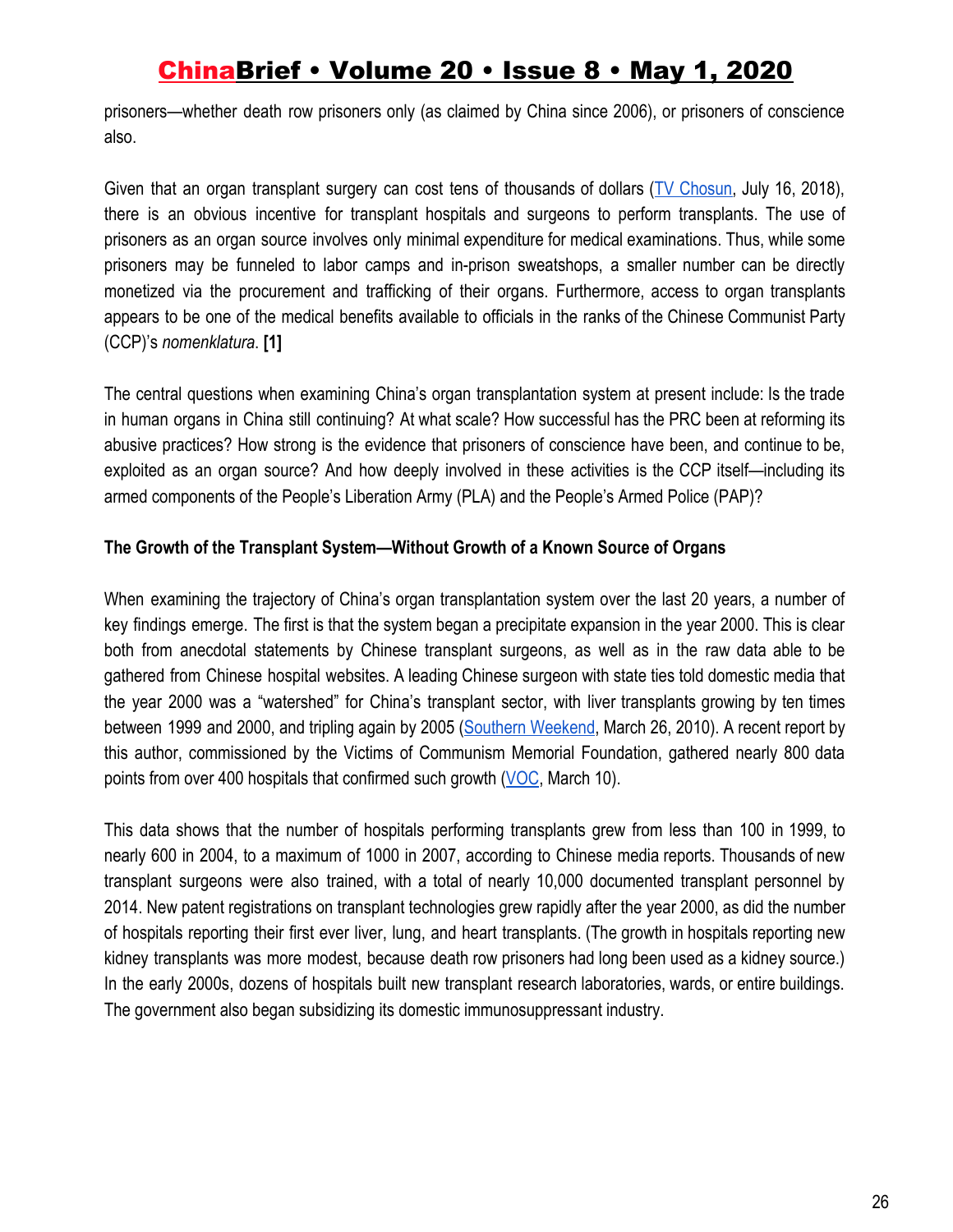

*Images: Tables depicting the growth of both transplant-related medical facilities, and transplant patent* registrations, in the PRC from the 1990s to the year 2015. Both figures demonstrate a dramatic expansion in *the PRC's organ transplant architecture after the year 2000. (Source: compiled by the author)*

The second finding, as mentioned above, is that transplants began being performed on-demand. This is evident in the country's own liver registry annual reports, which were removed from the internet after researchers found the information. The 2005 and 2006 versions of these reports show that, respectively, 29% and 26.6% of all liver transplants (where the timing of surgery was noted) were performed on an emergency, rather than elective basis (2005 [CLTR](https://figshare.com/articles/China_Liver_Transplant_Registry/12152535), February 12, 2006[;](https://figshare.com/articles/China_Liver_Transplant_Registry/12152535) 2006 [CLTR,](https://figshare.com/articles/China_Liver_Transplant_Registry/12152535) December 31, 2006). This means that after the patient presented at hospital with liver failure, a new liver—healthy and with a compatible blood type—was procured within one to three days. The removal of a liver attends the death of the donor. In the absence of a voluntary donation system, this can only plausibly be explained by the pre-screening of prisoners who are executed on demand.

The third finding is that China's official explanation for the source of its organs does not account for what we are able to observe through a direct, if necessarily incomplete, study of the transplant system itself. Indeed, the official explanation for the source of organs has shifted as international pressure has increased. In 2001, a PRC spokesperson said the claim of organ sourcing from prisoners was "vicious slander" (New York [Times,](https://www.nytimes.com/2001/06/29/world/doctor-says-he-took-transplant-organs-from-executed-chinese-prisoners.html) June 29, 2001). In 2006, this denial was softened to a revised claim that death row prisoners were used "in only a few cases" (*Xinhua, April 10, 2006*). By 2012, the authorities claimed that organs had been coming almost solely from death row prisoners all along ([Lancet,](https://www.thelancet.com/journals/lancet/article/PIIS0140-6736(11)61086-6/fulltext) March 3, 2012). Since 2015, the claim has again been that organs come from voluntary donors only.

When comparing the growth of the transplant system with the characteristics of the death penalty system, however, it emerges that there is a significant disconnect. The PRC is highly secretive about its death penalty numbers, but scholars who study the issue agree almost unanimously that the number of official executions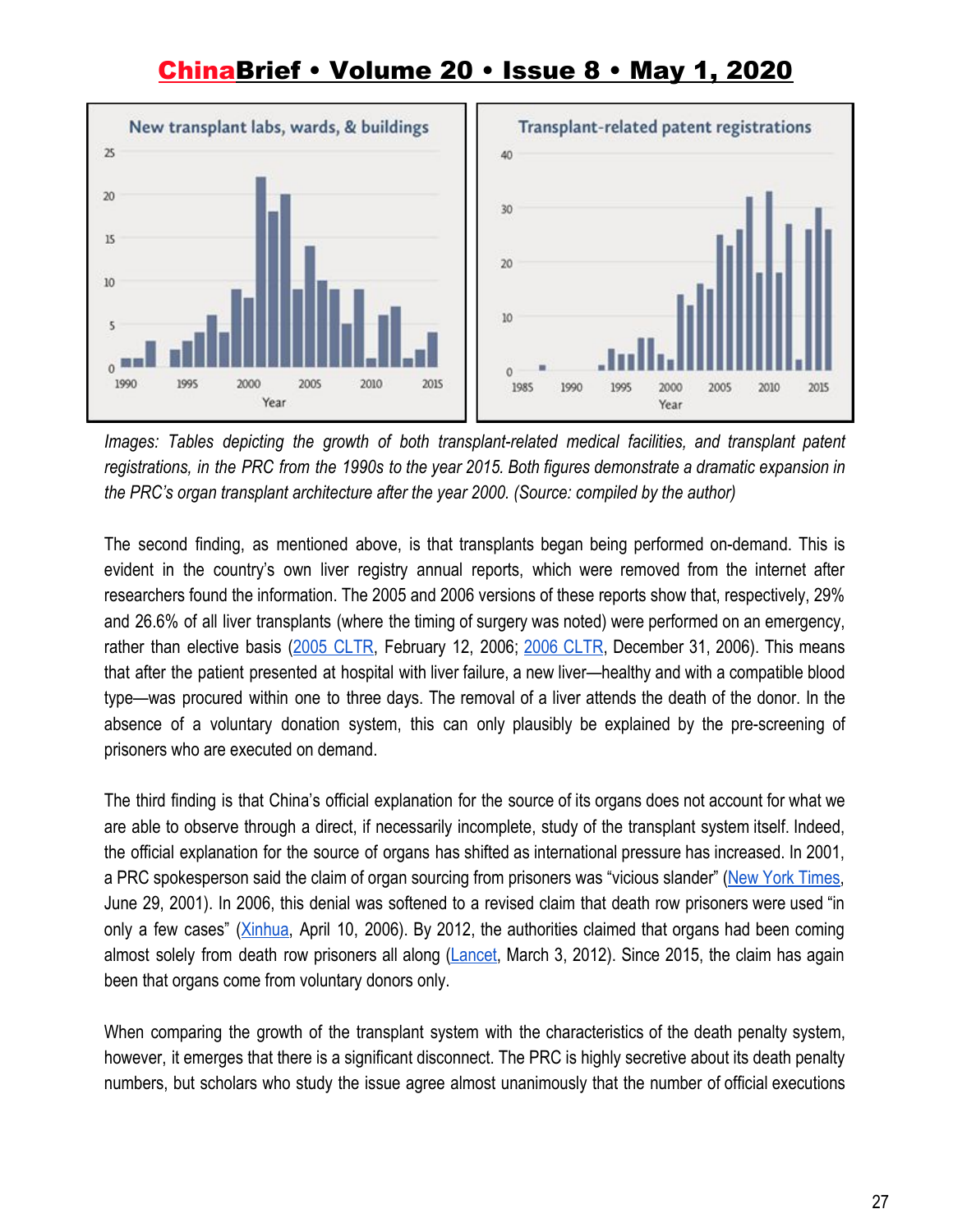in the criminal justice system has been in a long-term decline since the early 2000s, and that major reforms to the approval process for executions led to a precipitous decline in sentences beginning in the year 2007. **[2]** This took place when the PRC Supreme People's Court resumed authority to review and approve every death sentence, rather than leaving the matter in the hands of provincial courts. Judicial insiders told Chinese media outlet *Caixin* that the drop in executions was so large that they dared not report it, lest the public think they were lying ([Caixin,](http://china.caixin.com/2016-12-18/101028169.html) December 18, 2016).

### **Continued Growth of the Transplantation Medical Architecture**

Despite this, China's transplant apparatus continued to grow. In 2007 the largest organ transplantation center in Asia, a 14-story building, opened at the Tianjin First Central Hospital. It was originally planned to hold 500 transplant beds, but this was expanded to 700 even before it opened. It then reported operating at full capacity, before adding a further 300 beds in 2013 (Chinese Journal of Integrated [Traditional](https://web.archive.org/save/_embed/http:/www.cccm-em120.com/zhongxiyiguokan/cccm/pdf/2006-2/1%E6%98%94%E6%97%A5%E6%8B%BC%E6%90%8F%E8%BF%9B%E5%8F%96%20%E4%BB%8A%E6%97%A5%E9%87%8D%E5%BB%BA%E8%BE%89%E7%85%8C%E2%80%94%E2%80%94%E8%91%97%E5%90%8D%E7%A7%BB%E6%A4%8D%E5%AD%A6%E4%B8%93%E5%AE%B6%E6%B2%88%E4%B8%AD%E9%98%B3%E6%95%99%E6%8E%88.pdf) and Western Medicine in [Intensive](https://web.archive.org/save/_embed/http:/www.cccm-em120.com/zhongxiyiguokan/cccm/pdf/2006-2/1%E6%98%94%E6%97%A5%E6%8B%BC%E6%90%8F%E8%BF%9B%E5%8F%96%20%E4%BB%8A%E6%97%A5%E9%87%8D%E5%BB%BA%E8%BE%89%E7%85%8C%E2%80%94%E2%80%94%E8%91%97%E5%90%8D%E7%A7%BB%E6%A4%8D%E5%AD%A6%E4%B8%93%E5%AE%B6%E6%B2%88%E4%B8%AD%E9%98%B3%E6%95%99%E6%8E%88.pdf) and Critical Care, February 2006; [Tianjin](https://archive.is/PC0hS) Daily News Online, September 5, 2006; [China](https://archive.is/yAz3W) [Construction](https://archive.is/yAz3W) Network, October 21, 2009; [enorth.com.cn,](https://archive.is/H1D8F) June 25, 2014). The transplant surgeon leading this expansion, Dr. Shen Zhongyang, also founded the transplant center of the People's Armed Police General Hospital in Beijing ([Armed Police General Hospital,](https://web.archive.org/web/20060911004348/http:/www.wj-hospital.com/expert/wk/gyzzx/173.htm) September 11, 2006).

From 2010 to 2012 the PLA's 309 Military Hospital, which treats the CCP elite, expanded its transplant bed capacity by 25%, and grew its profits by 800% (Xinhua [Military](https://archive.is/wLAPm.), February 28, 2012[;](http://www.309yy.com/_Dept/View.aspx?id=3323) 309 Military [Hospital,](http://www.309yy.com/_Dept/View.aspx?id=3323) November 17, 2010). Other major transplant centers also expanded, such as the Third Affiliated Hospital of the Sun Yat-sen University in Guangdong, which nearly tripled its transplant beds between 2005 and 2016 [\(Health](https://archive.is/4OpEg) News, December 4, 2005; [T](http://archive.is/1lwit)he Third Affiliated Hospital of Sun Yat-sen [University](http://archive.is/1lwit), probably March 2016); while the Shanghai Renji Hospital doubled its transplant beds from 2004 to 2006, then tripled them again by 2016 [\(People's](http://scitech.people.com.cn/GB/1057/4520977.html) Daily Online, June 23, 2006; Renji [Hospital,](https://web.archive.org/web/20190531012505/http:/www.transplantation.sh.cn/about2.asp?id=1&cid=12) probably 2016). These are only a few cases, which illustrate a much larger trend.

It is difficult to reliably estimate the volume of organ transplants implied by all this activity. Researchers have adopted a variety of approaches, primarily in the form of extrapolating from limited available data, or assuming that mandated minimum transplant volumes are upheld. These estimates suggest transplants in the range of 60,000 to 100,000 annually from the period of 2000 to 2015. **[3]** Another approach is simply to triangulate official public claims, which results in an estimate of 30,000 transplants annually in many of the years during this period (VOC Report [Appendix](https://static1.squarespace.com/static/5aa6d4759772aebd11e6fe04/t/5e668b0eb2fd91655fa41ef5/1583778575811/Appendix+4+%28VOC+Organ+Procurement+Report%29.pdf) 4, March 10). While the actual number is unknown, it appears to be far greater than can be accounted for by death row executions, which were estimated at a few thousand in 2013 [\(Dui Hua,](https://duihua.org/china-executed-2400-people-in-2013-dui-hua-2/) October 20, 2014).

This apparent discrepancy leaves open a critical question: If a system of voluntary donations cannot explain the availability of healthy organs on short notice, and if the number of death row executions is significantly lower than the number of transplants, then what is the source of these organs?